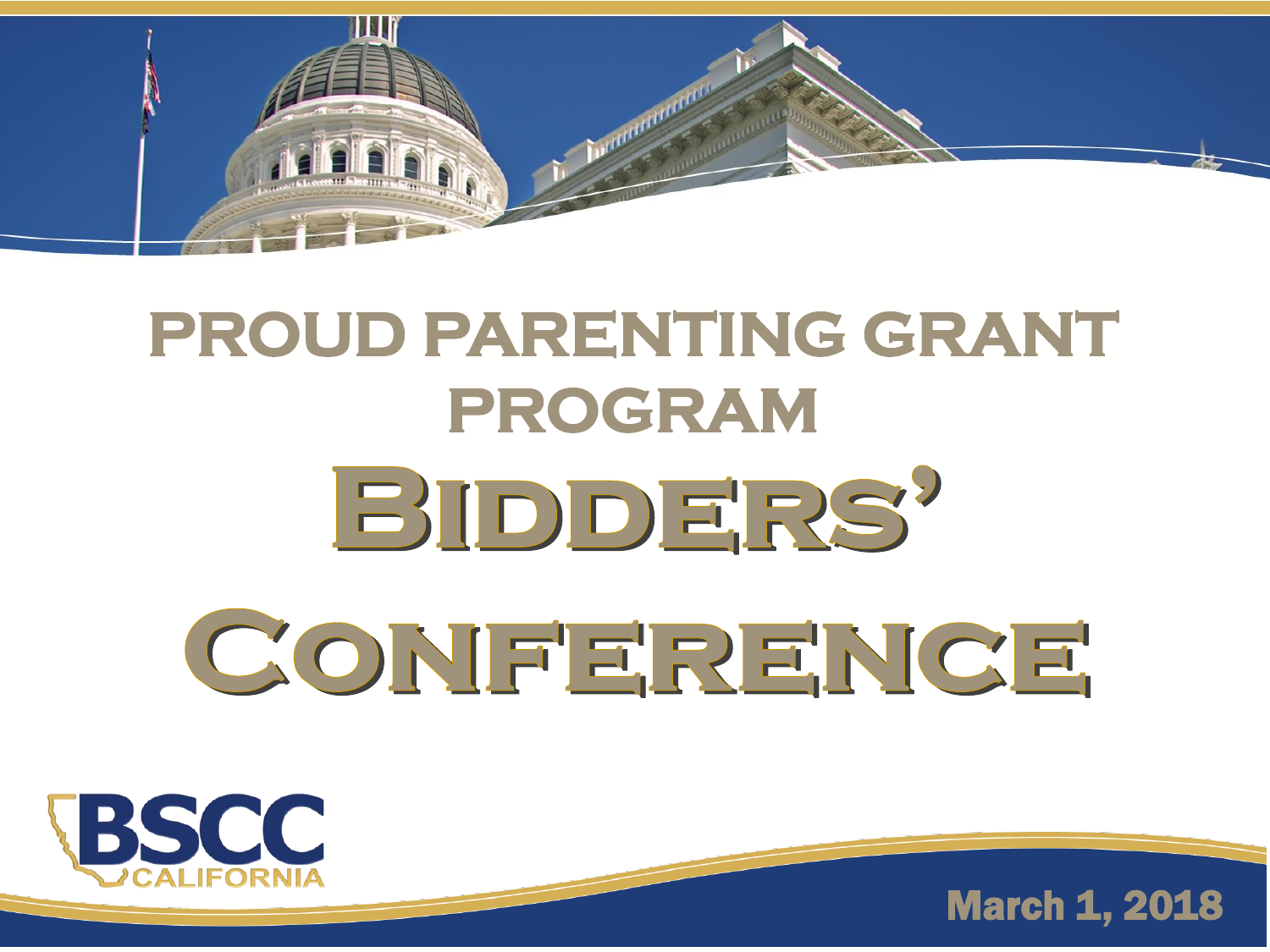#### AGENDA

- ❖ Welcome and Introductions
- ❖ Overview of the BSCC and ESC Processes
- ❖ Proud Parenting Program
	- ❖ History | Eligibility | Funding
- ❖ Grant Requirements
- ❖ Request for Proposal (RFP) Process
- ❖ Review Components of the RFP
- ❖ Proposal Instructions



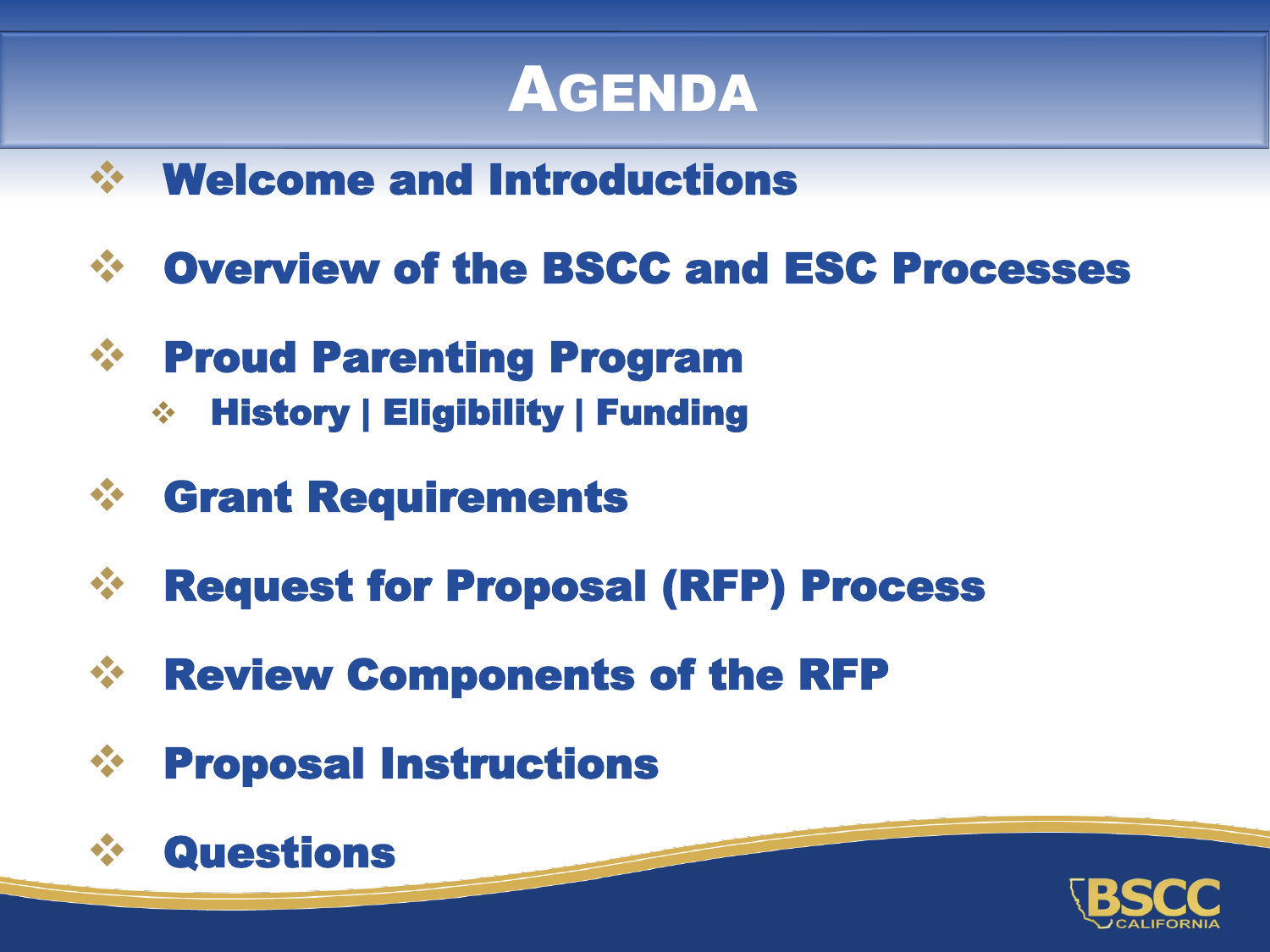## ABOUT THE BSCC

- ❖ Reports directly to the Governor's Office
- ❖ Organized under a Governor appointed Board made up of 13 members
- ❖ Responsibilities include providing statewide leadership, coordination, and technical assistance to promote effective state and local efforts and partnerships in California's adult and juvenile criminal justice system, including providing technical assistance and coordination to local governments related to public safety

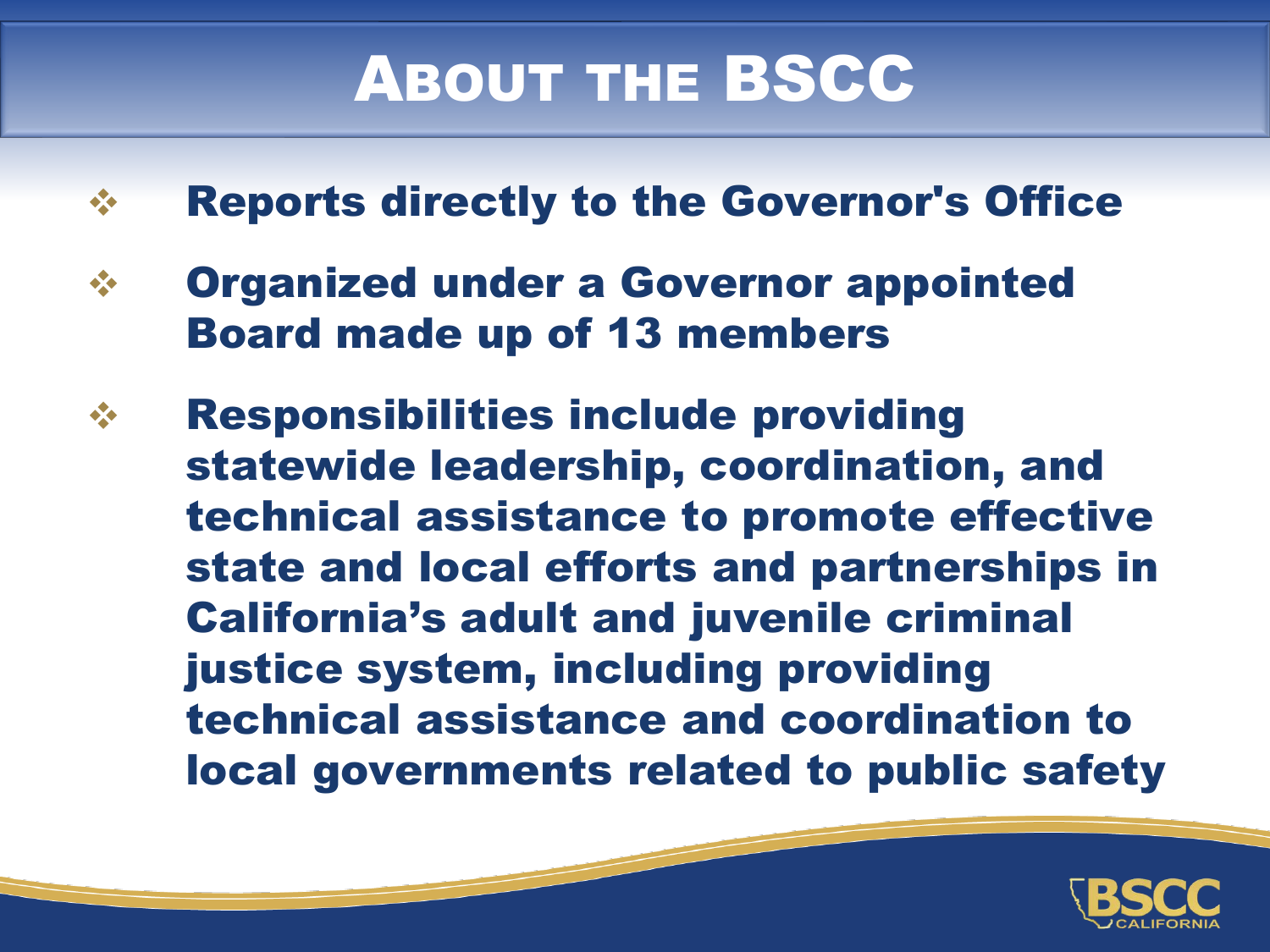## THE 5 DIVISIONS OF THE BSCC

- 1. Facilities Standards and Operations (FSO)
	- **Inspections, Regulations, Compliance Monitoring**
- 2. Standards and Training for Corrections (STC)
	- **Selection, Training and Standards**
- 3. Corrections Planning and Grant Programs (CPGP)
	- **Criminal and Juvenile Justice Grant Programs**
- 4. County Facilities Construction (CFC)
	- **EXET Administration of Construction Financing**
- 5. Administrative Support Services
	- **Administration, Data collection, Research, IT** Support

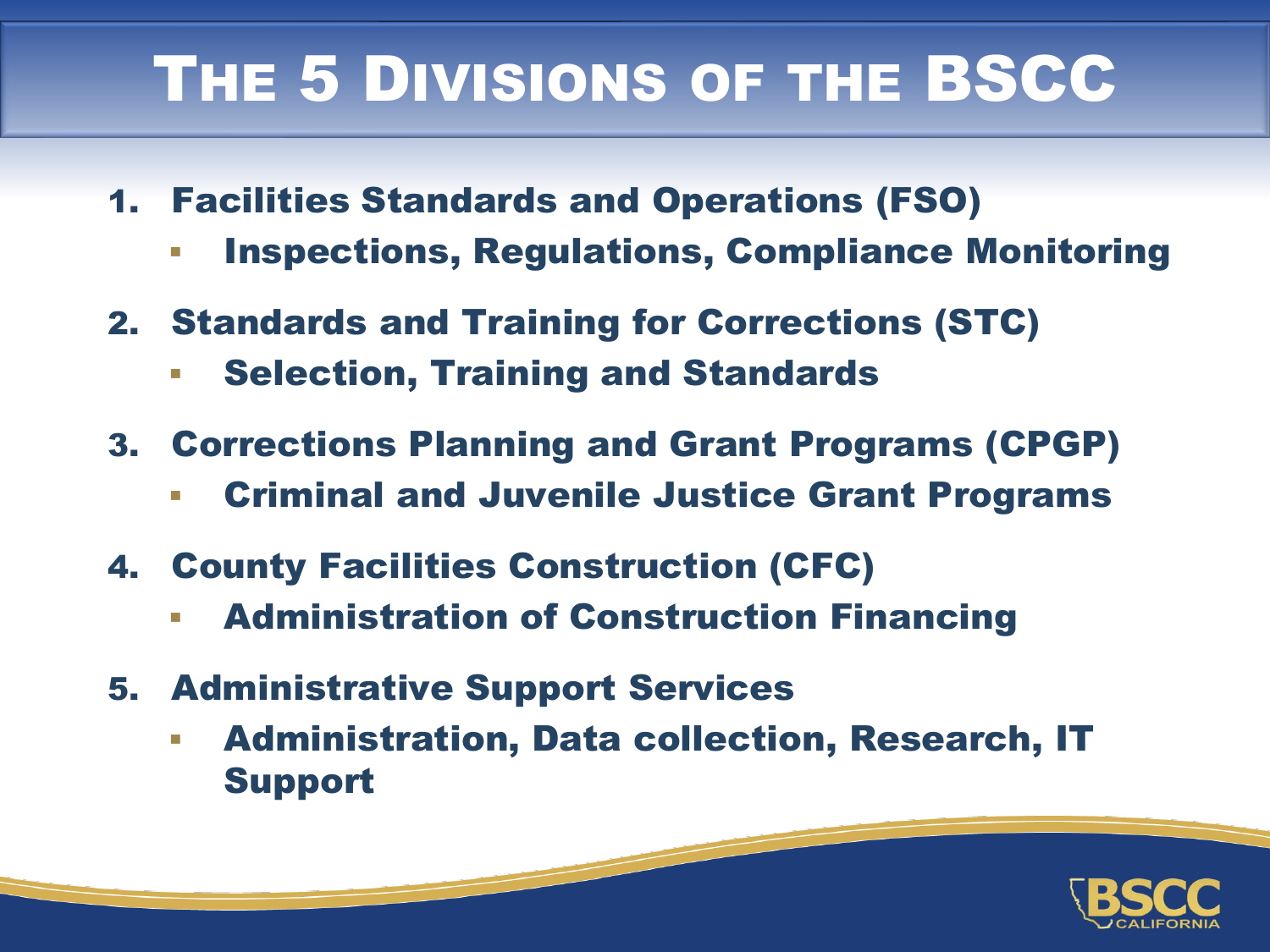#### EXECUTIVE STEERING COMMITTEE

#### ❖BSCC uses ESCs to inform decision-making related to the Board's programs

❖Subject matter experts and stakeholders representing public and private sectors

❖Overview of the ESC's role in the Proud Parenting Grant Program

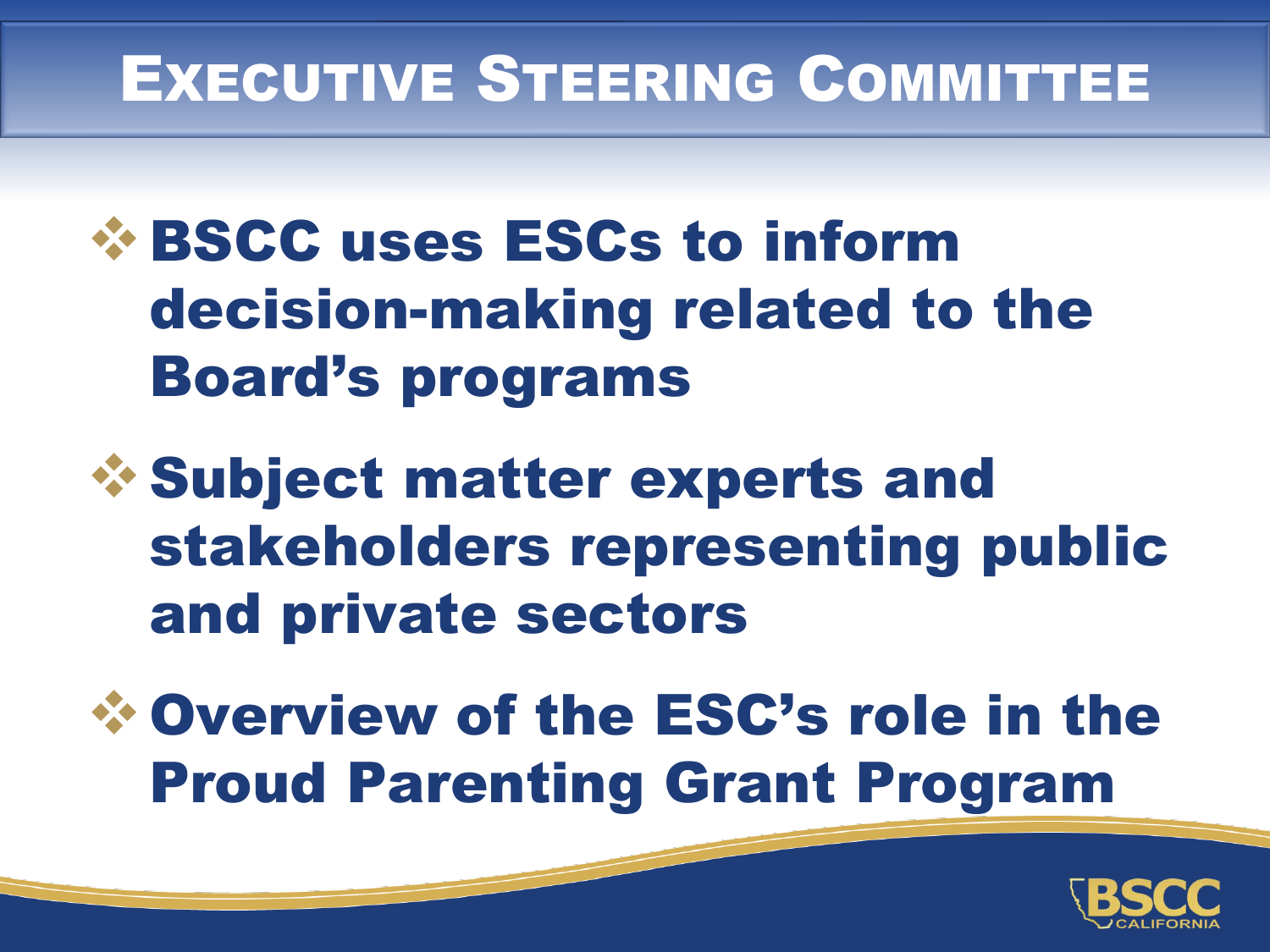#### ROLE OF THE ESC

#### BSCC uses local/state expertise to:

- ❖ Determine what the project should include to support the overall goal
- ❖ Determine what applicants must do to compete effectively for the grant funds
- ❖ Identify the factors that will be used to evaluate the proposals
- ❖ Rate the proposals
- ❖ Make funding recommendations to the Board

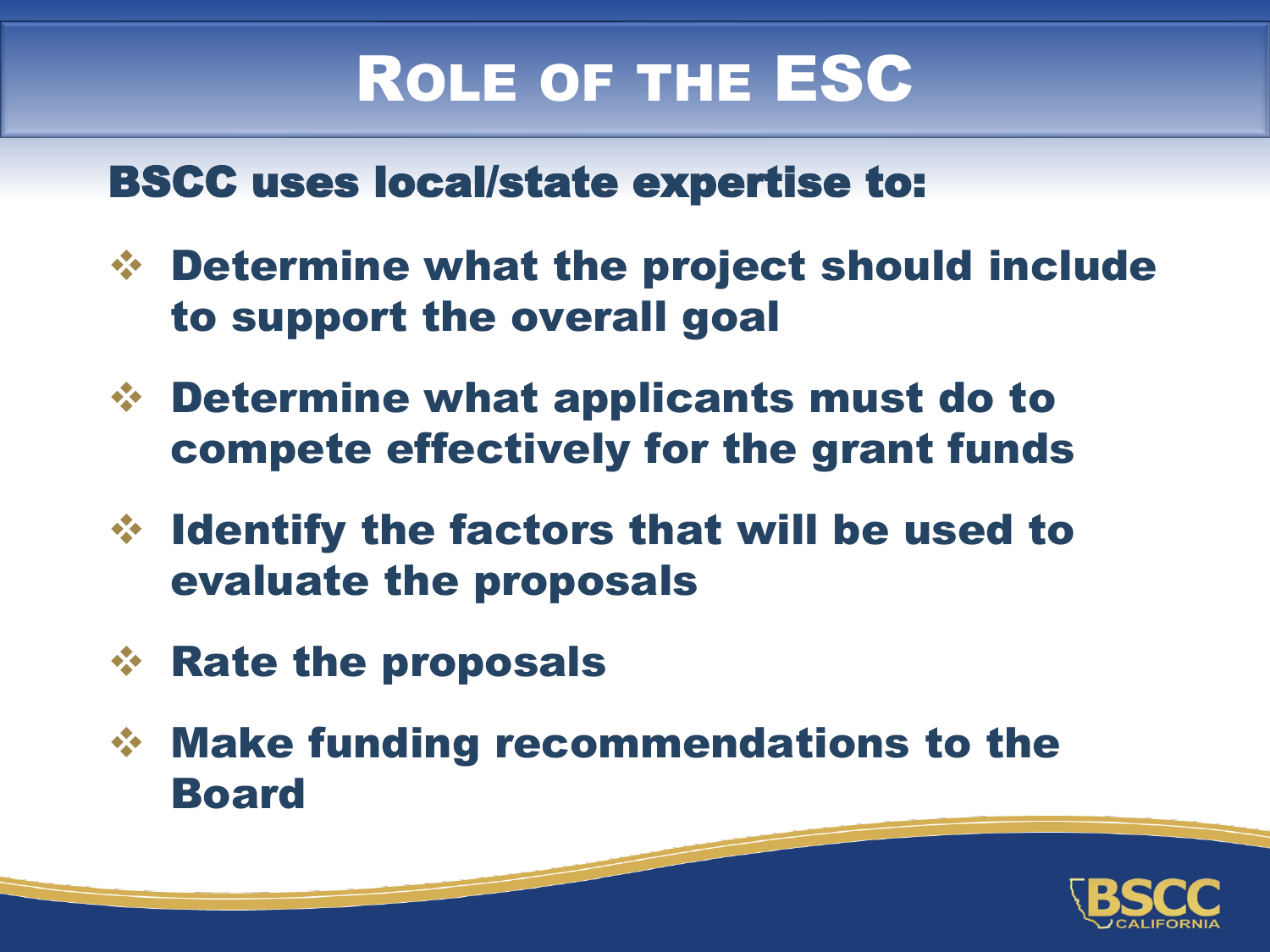## THE END RESULT…

#### The goal is to:

❖Select the most meritorious proposals

#### ❖Use a process that is fair to all applicants

#### ❖Use accepted measurement principles

❖Ensure all applicants feel they have been treated fairly

❖Use a process that will withstand challenges

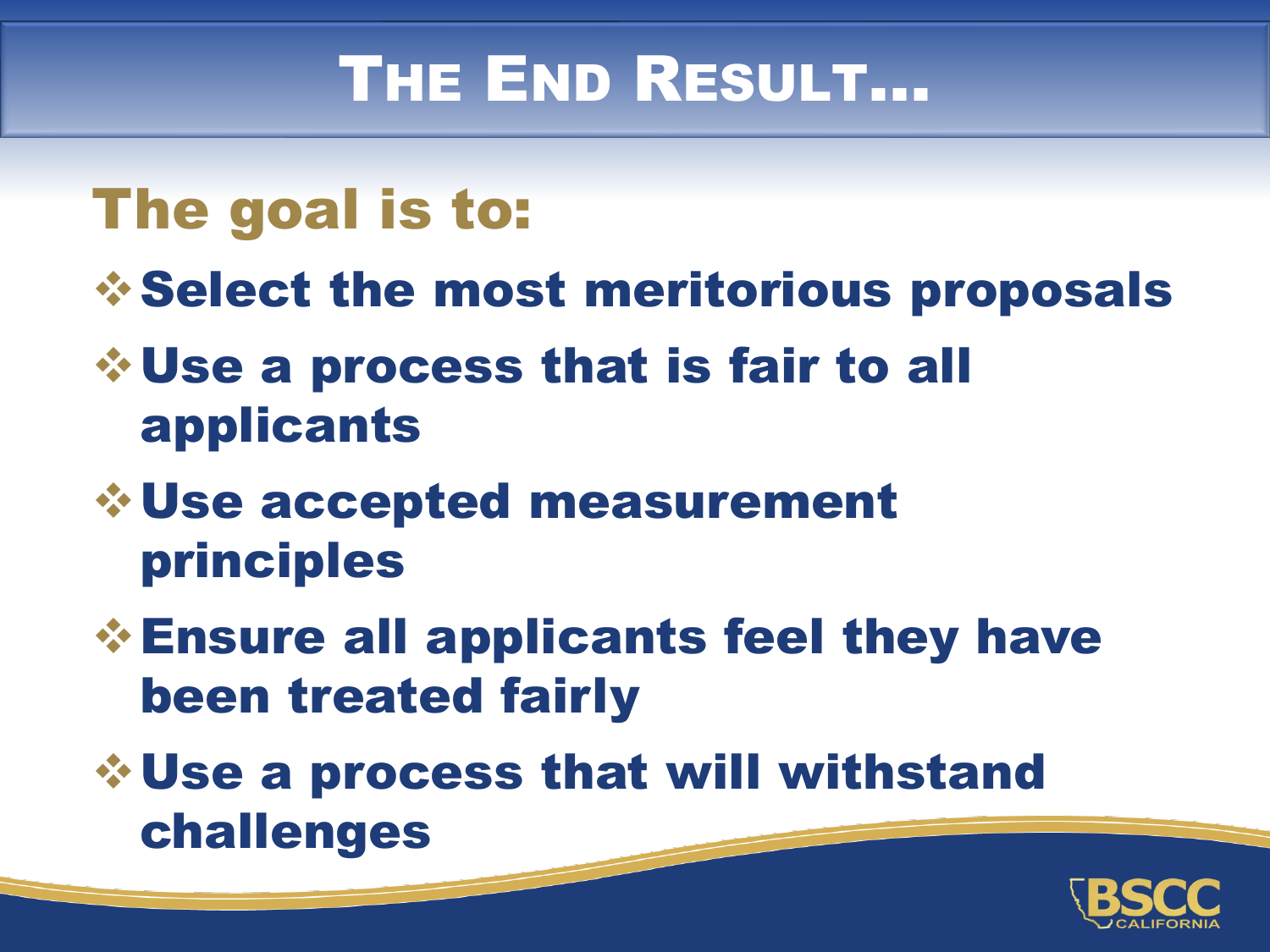#### BSCC GRANT PROCESS



## ❖Executive Steering Committee (ESC)

#### ❖RFP Development

## ❖Fair and Equitable Process



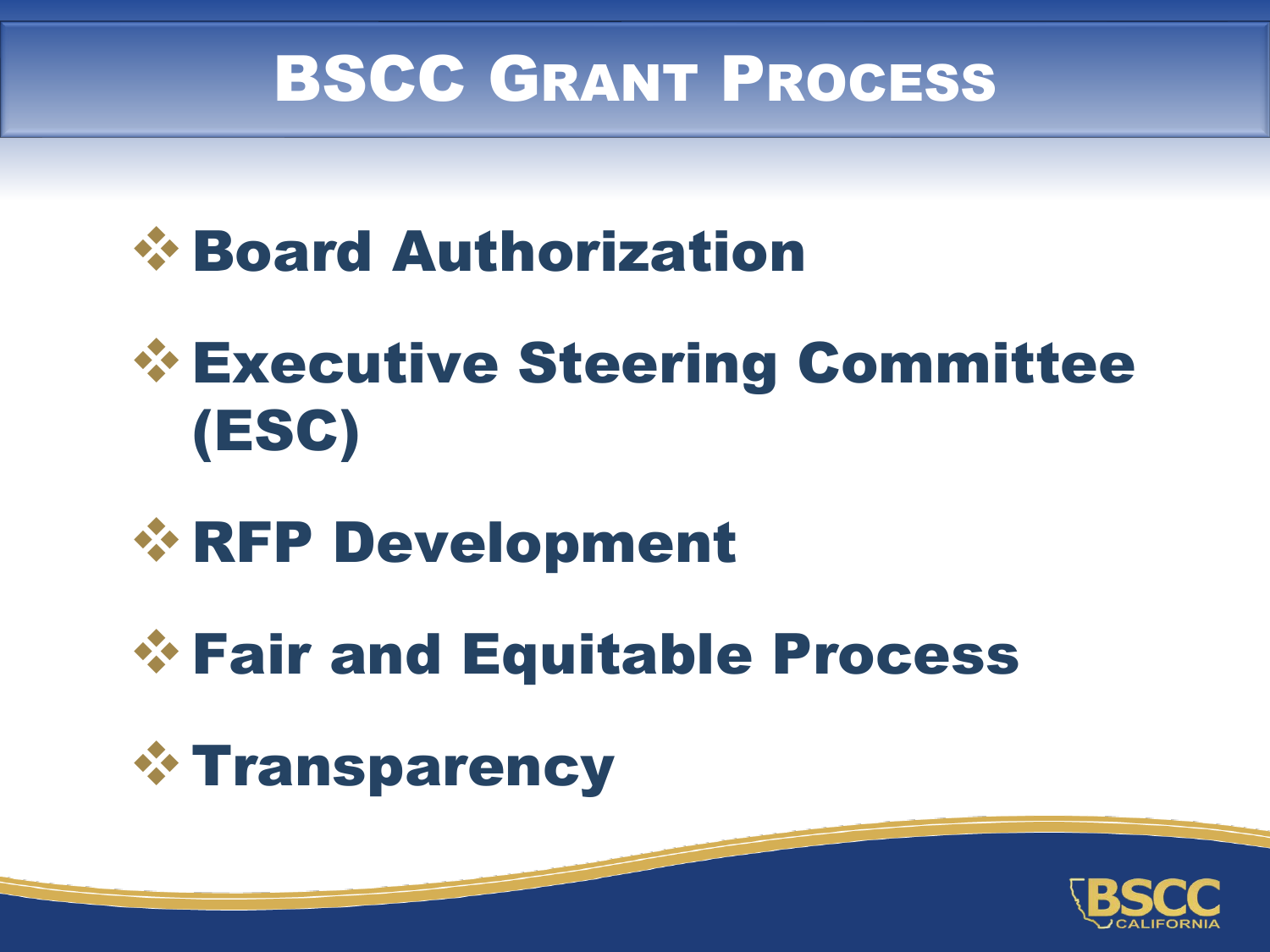#### **12 STEPS OF THE ESC PROCESS**

- 1) ESC meets to develop the RFP
- 2) RFP is released to the field
- 3) Applicant proposals submitted to BSCC
- 4) Proposals reviewed for technical compliance
- 5) ESC meets for rater training

6) Proposals are distributed to ESC for reading

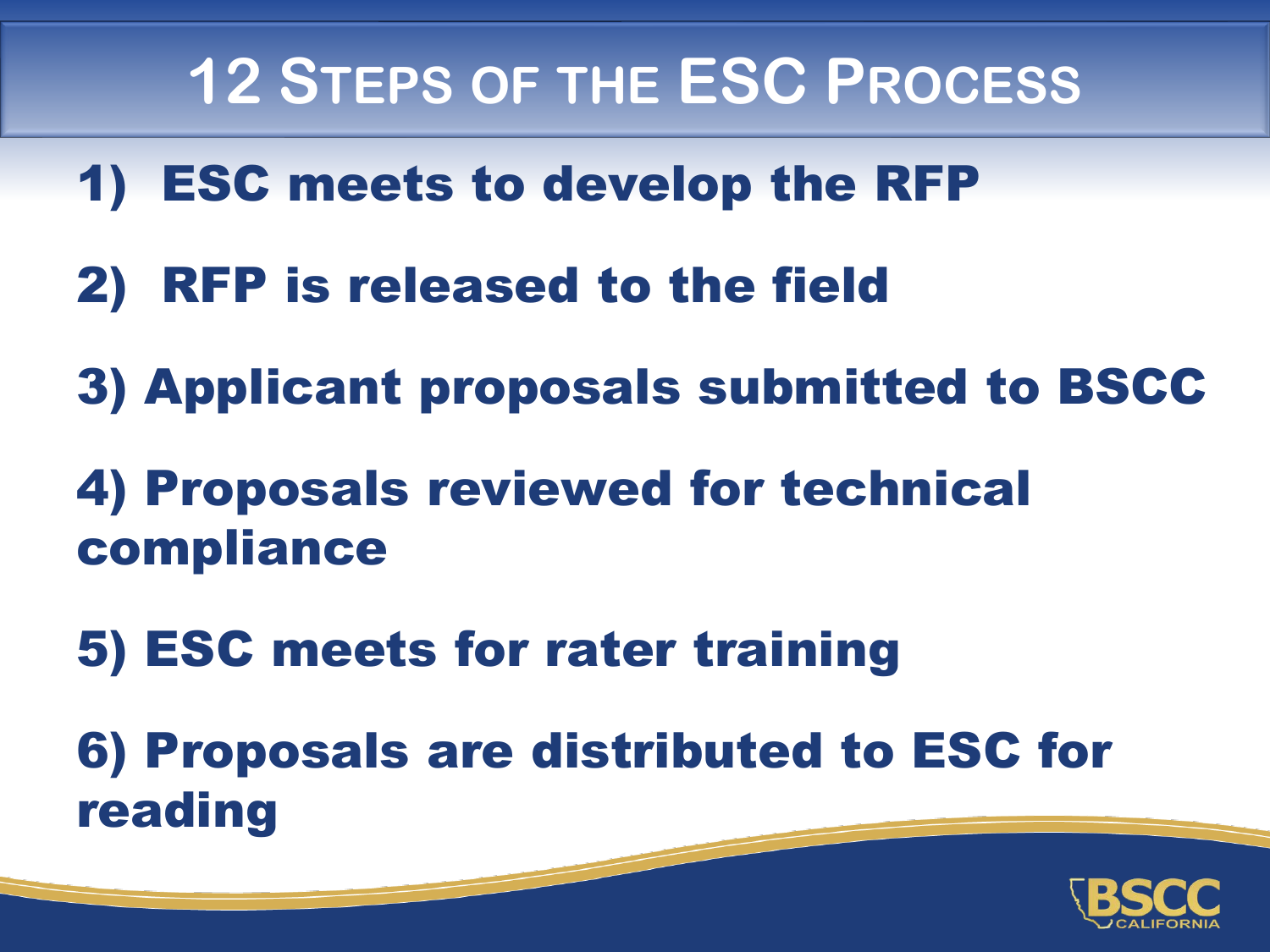## **12 STEPS OF THE ESC PROCESS (CONT.)**

- 7) ESC reads proposals & submits initial rating to BSCC
- 8) ESC meets to view and discuss ratings
- 9) Rating changes are made if warranted
- 10) Proposal rankings are viewed and discussed
- 11) Project funding recommendations are made

12) Recommendations go to the BSCC Board for approval

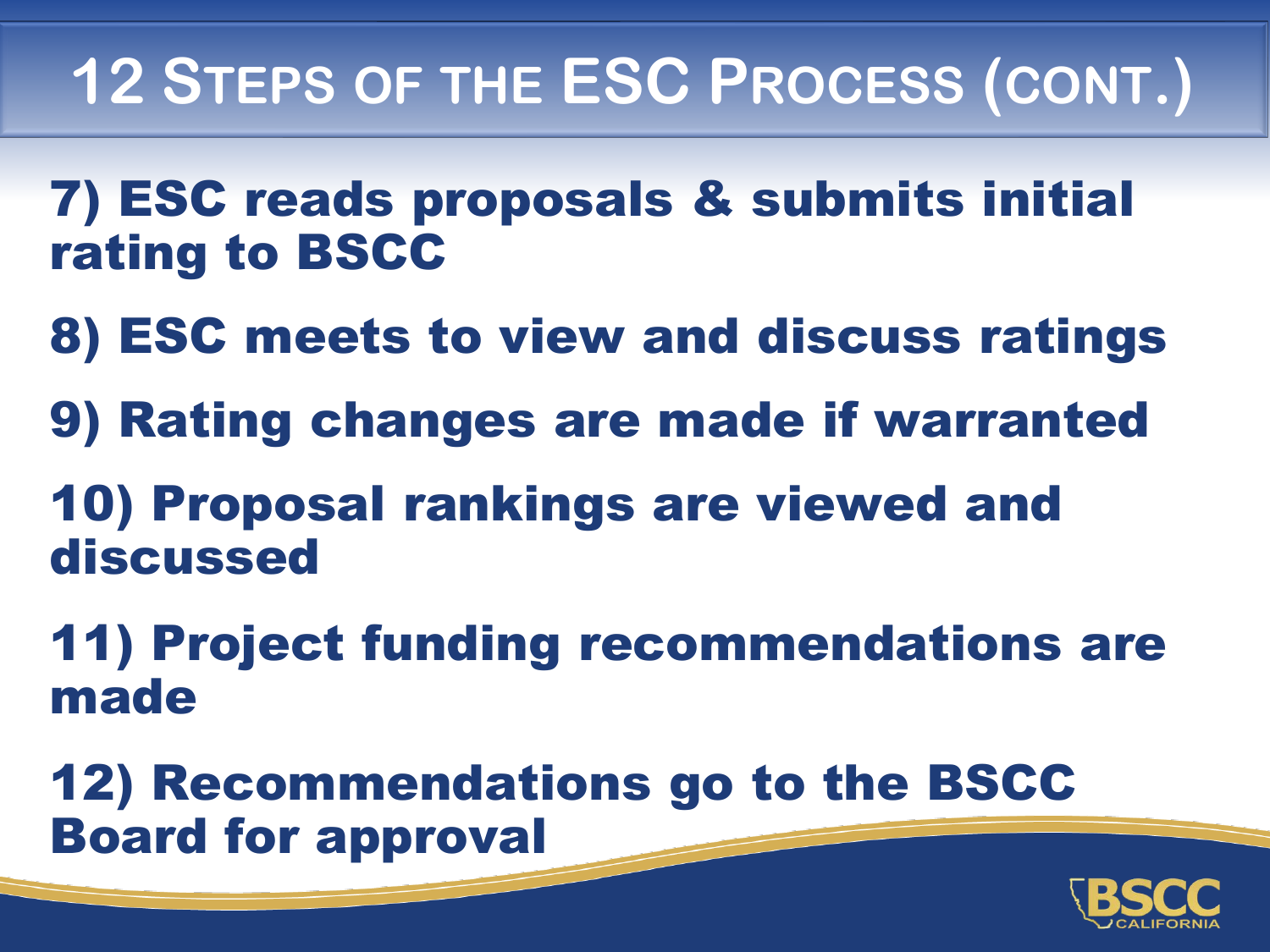## PROUD PARENTING

REQUEST FOR

PROPOSALS

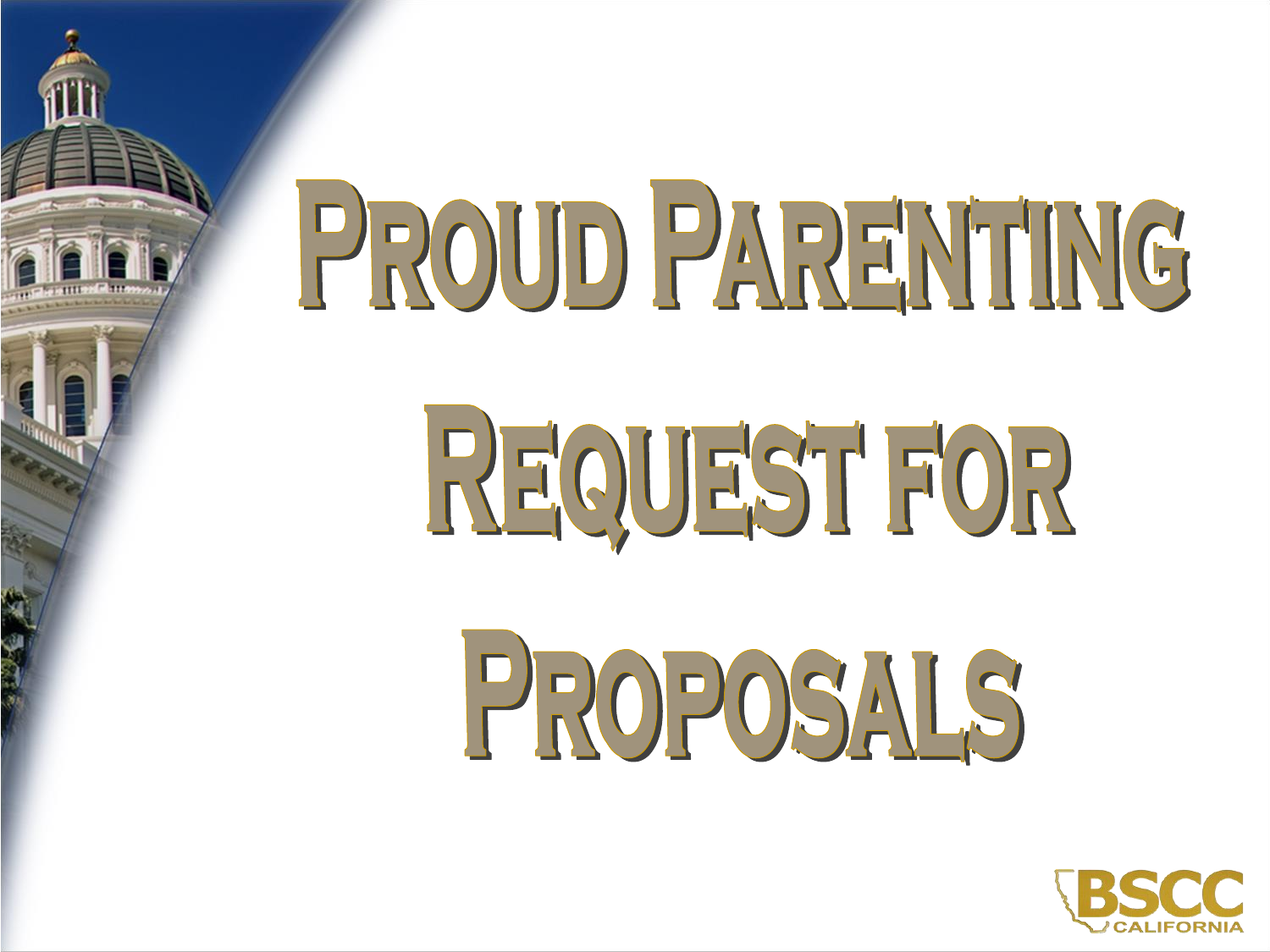## HISTORY OF THE PROUD PARENTING GRANT

- ❖Originally established in 1997 as the "Young Men as Fathers" Program
- ❖Funds parenting services to young parents and expectant parents between the ages of 14 and 25 who were involved in the criminal/juvenile justice systems and/or considered crossover youth within the child welfare system
- ❖Historically has been annually funded at \$835,000

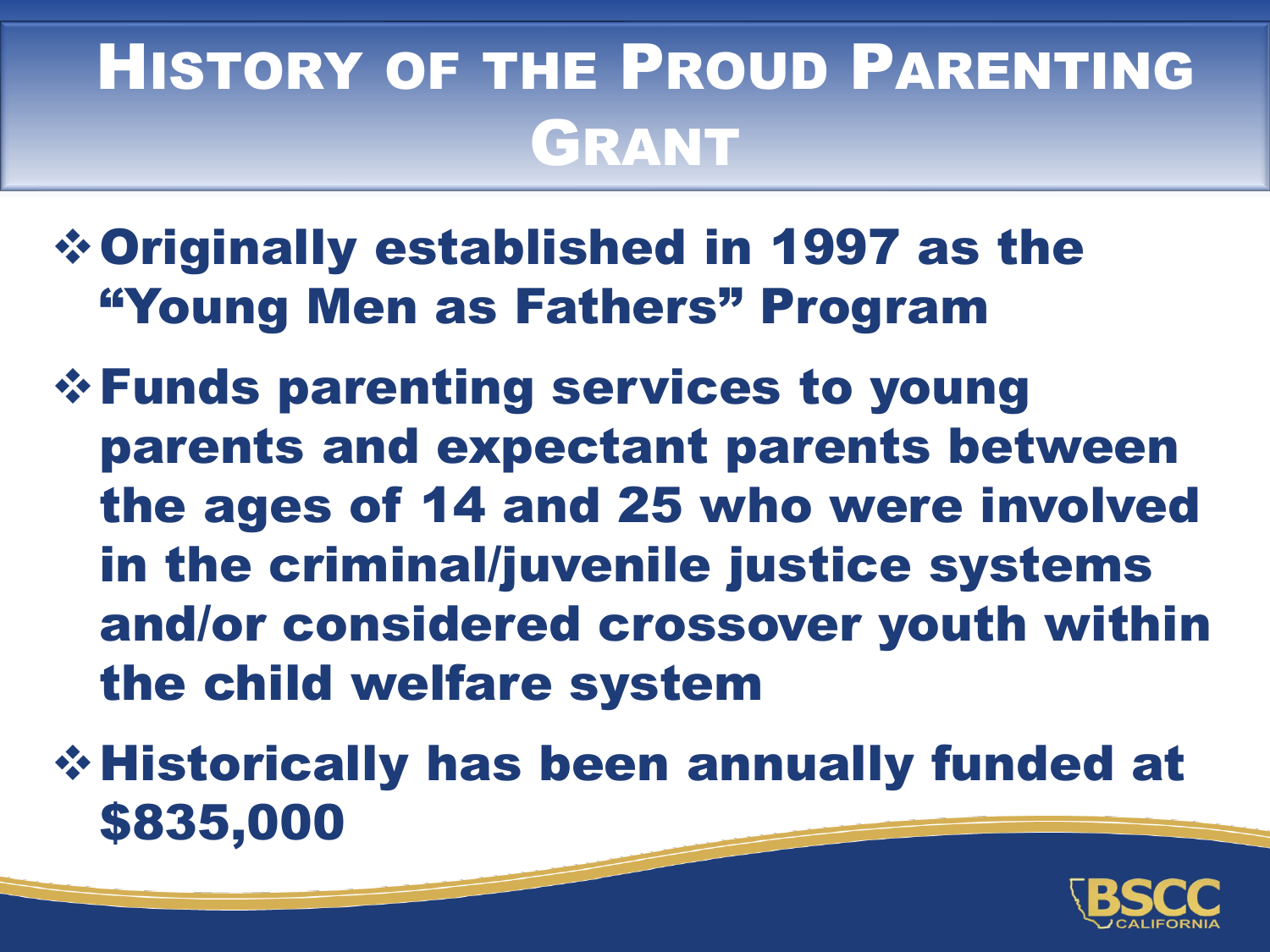#### ELIGIBILITY TO APPLY

#### County Probation Departments

## □ County Offices of Education

#### Non-Profit Community-Based Organizations located in the state of California

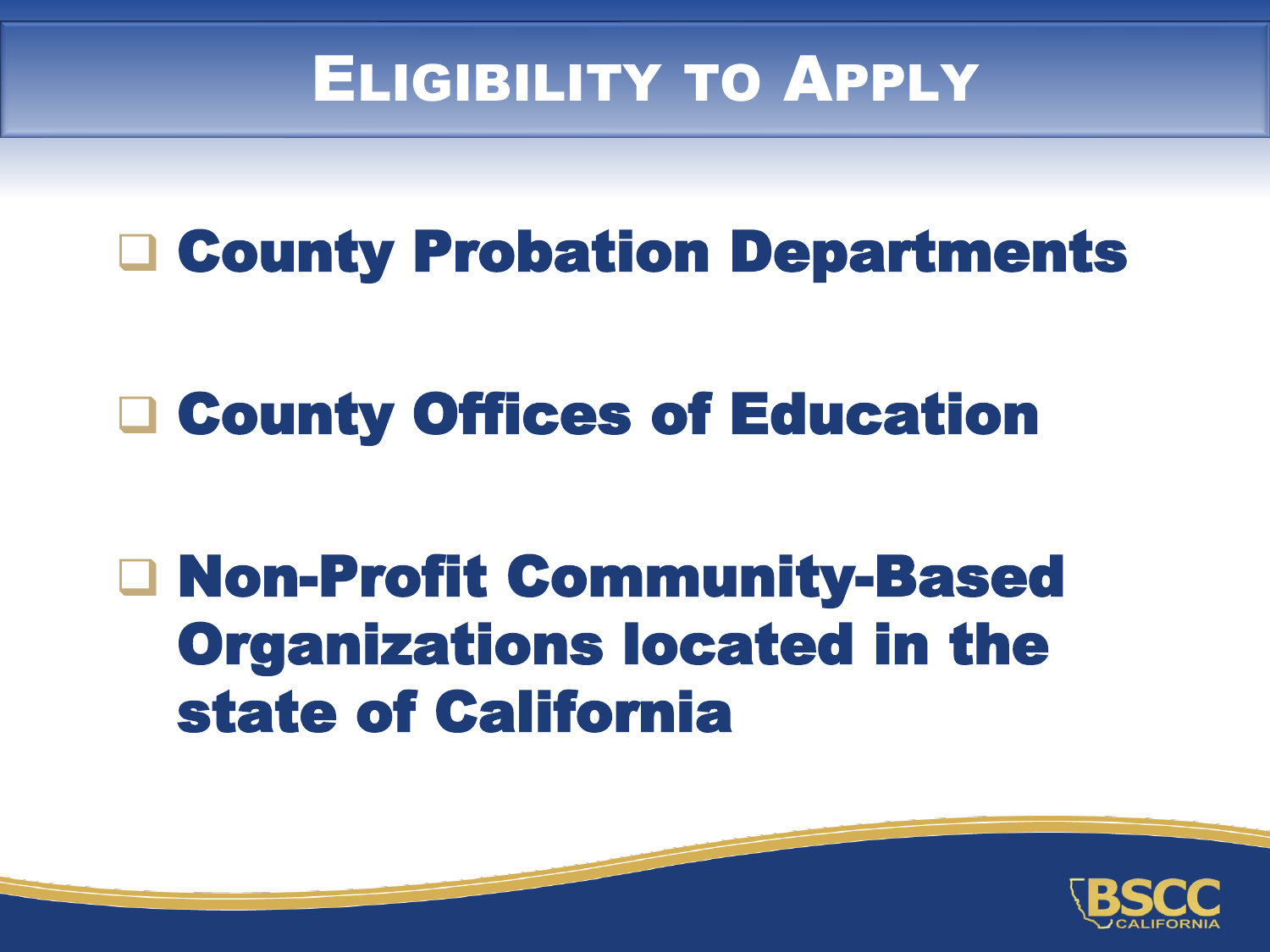## CRITERIA FOR COMMUNITY-BASED ORGANIZATIONS

Any non-governmental organization that receives Proud Parenting grant funds (directly or indirectly) must:

- ❖ Be duly organized, in existence, and in good standing as of August 1, 2017;
- ❖ Be registered with the California Secretary of State's Office, if applicable;
- ❖ Have a valid business license, Employer Identification Number (EIN), and/or Taxpayer ID (if sole proprietorship);
- ❖ Have any other state or local licenses or certifications necessary to provide the services requested (e.g., facility licensing by the Department of Health Care Services), if applicable; and
- ❖ Have a physical address. (Appendix A)

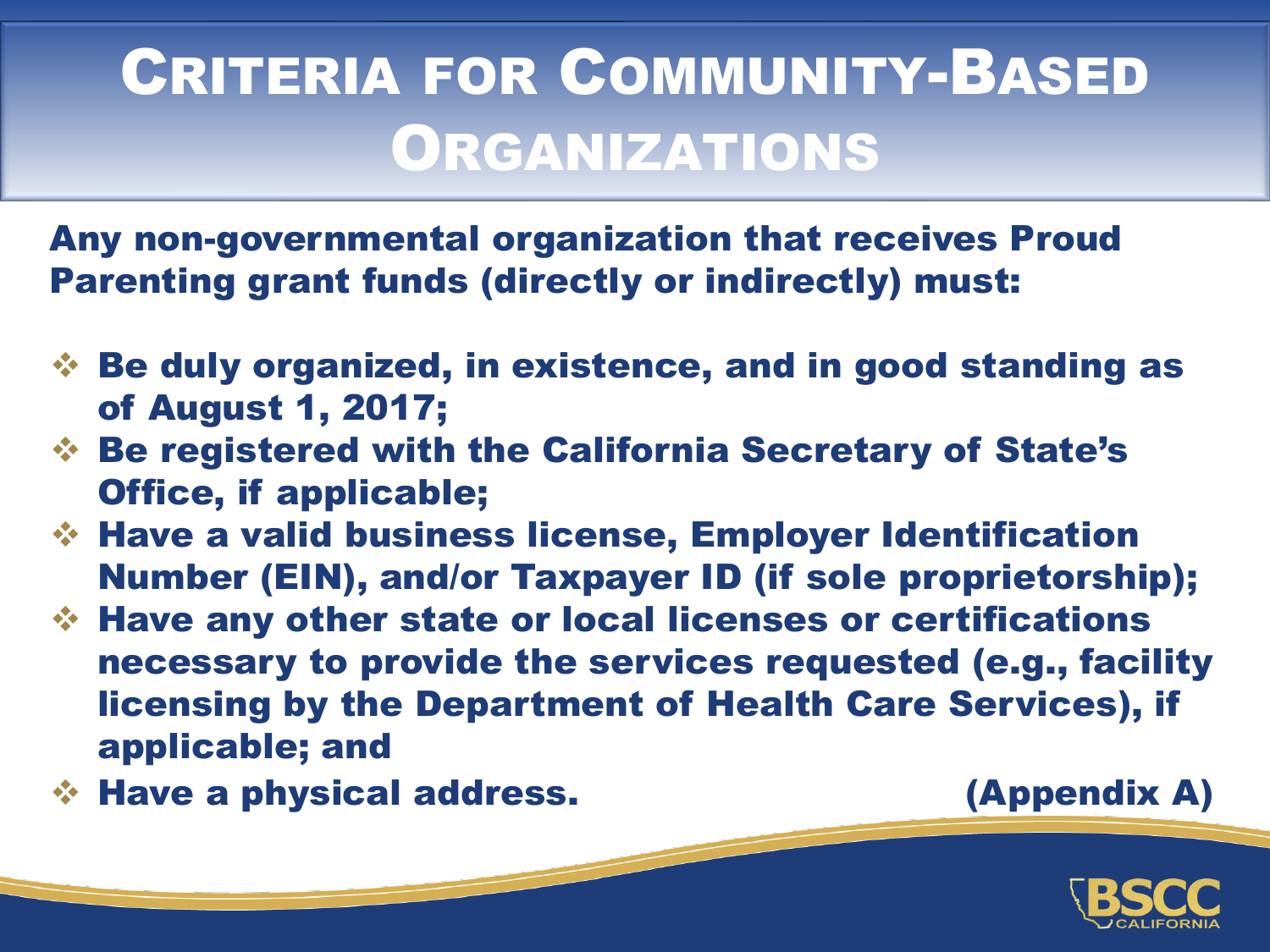#### LETTER OF INTENT

#### Why…?

 $\checkmark$  Gauge the number of applicants

- **County Offices of Education**
- Community-Based Organizations
- **Probation Departments**
- $\checkmark$  Helps to plan for the ESC reading and rating process
- ✓ Not required to apply

Please submit by March 9, 2018

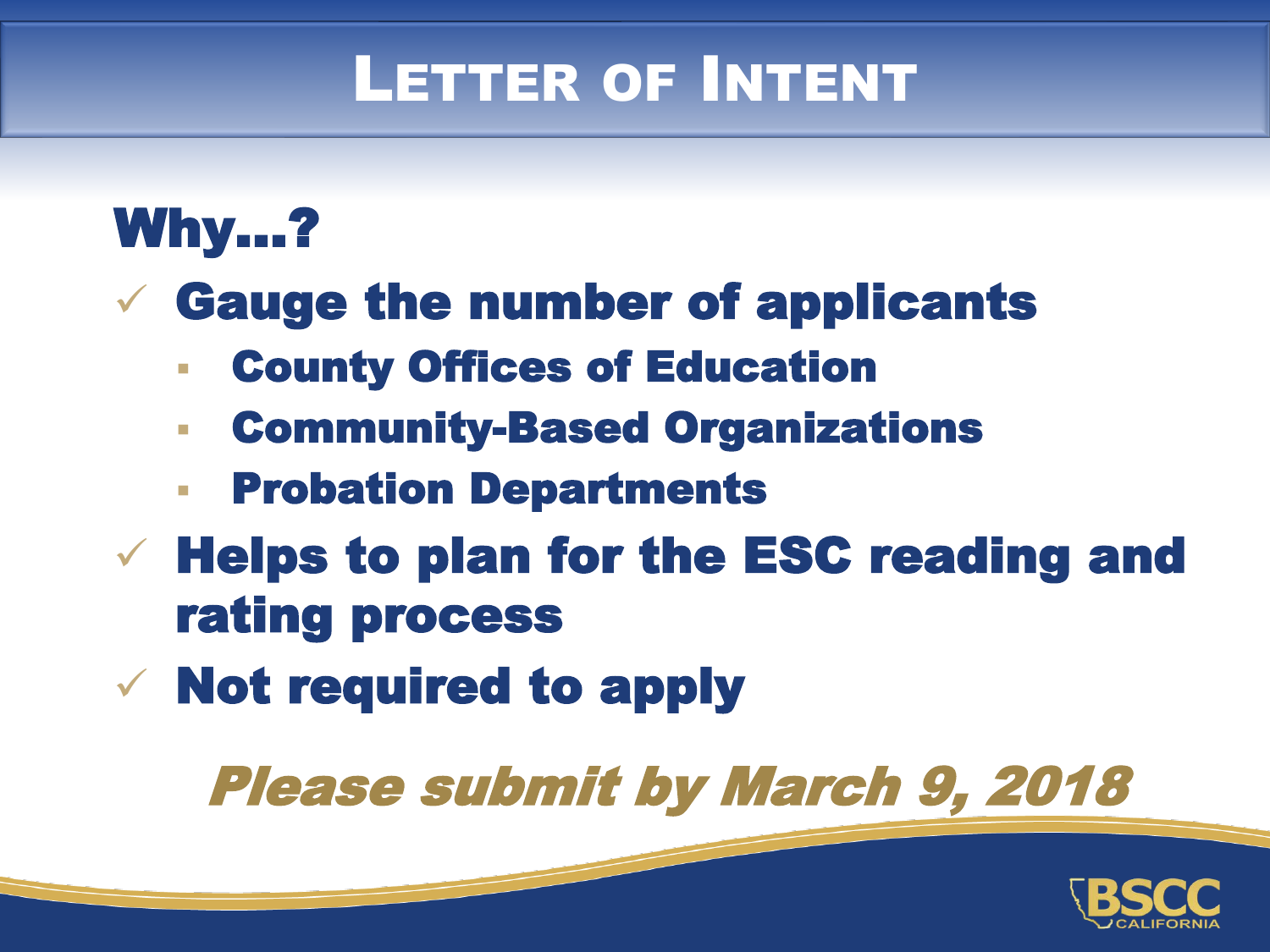

## Three-Year grant period: July 1, 2018 to June 30, 2021

#### ➢Funding for Years 2 and 3 are contingent upon availability of state funds and grantee compliance with program requirements

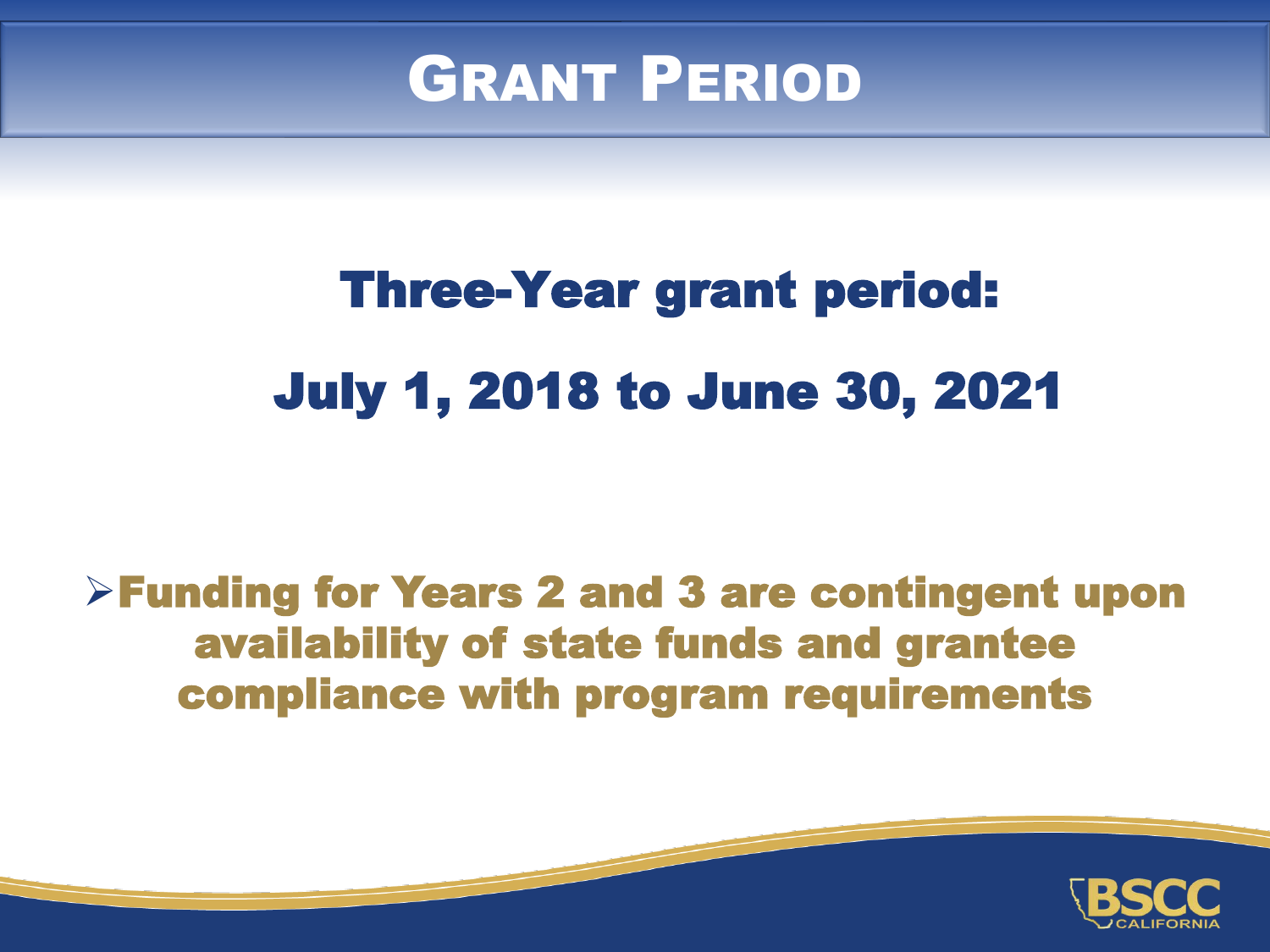#### FUNDING INFORMATION

## Threshold

## Each applicant may apply up to a maximum of \$104,375 for Year 1

➢Funding for Years 2 and 3 are contingent upon availability of state funds and grantee compliance with program requirements

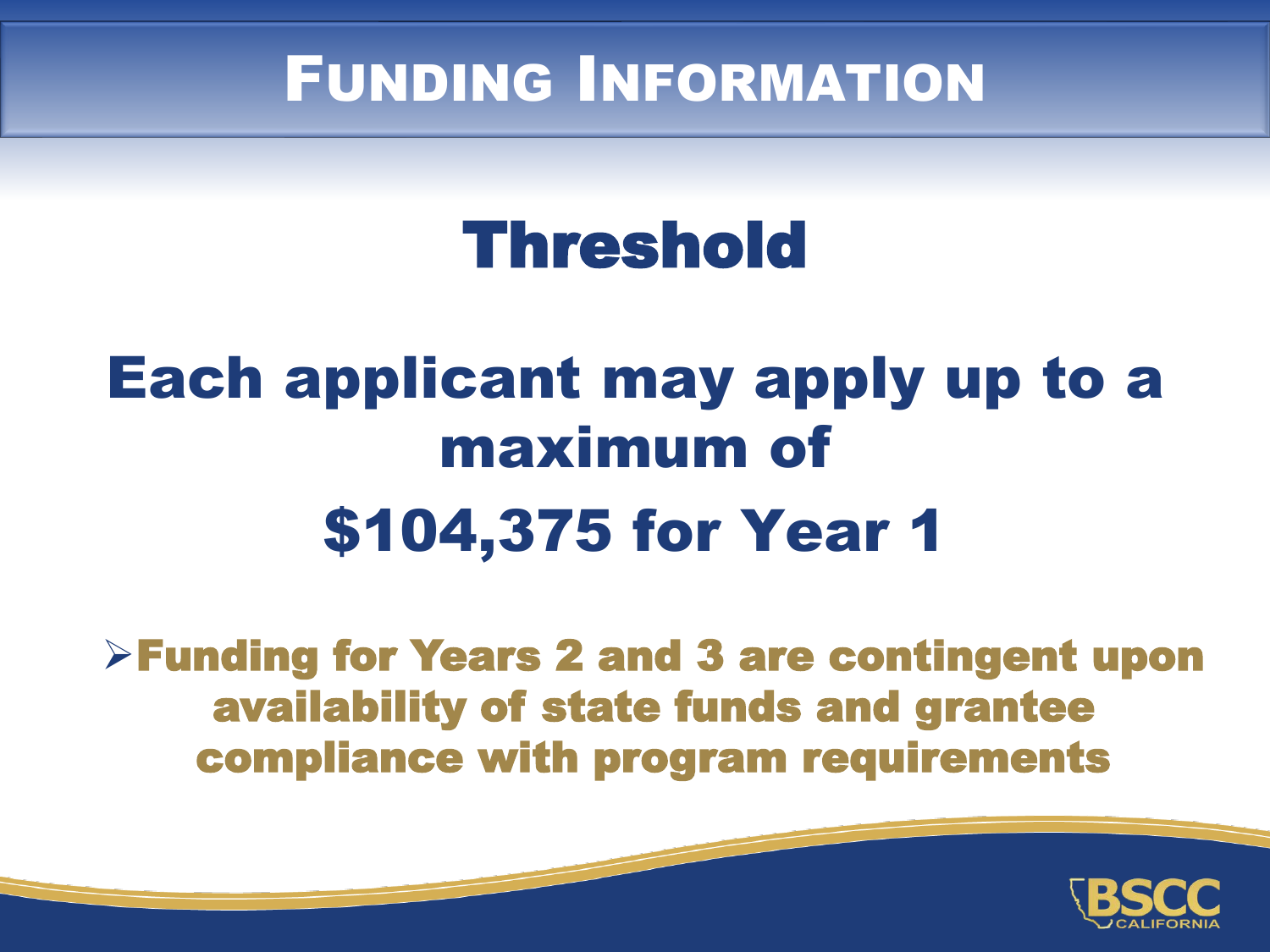#### FUNDING INFORMATION

#### Match Requirement = 10% of grant funds

#### In-Kind Match only

In-kind match is non-cash outlay of materials or resources that supports grant activities. May include contributions from other public agencies, private organizations or individuals.

Examples: donated office and/or meeting space, supplies, equipment, staff or volunteer time.

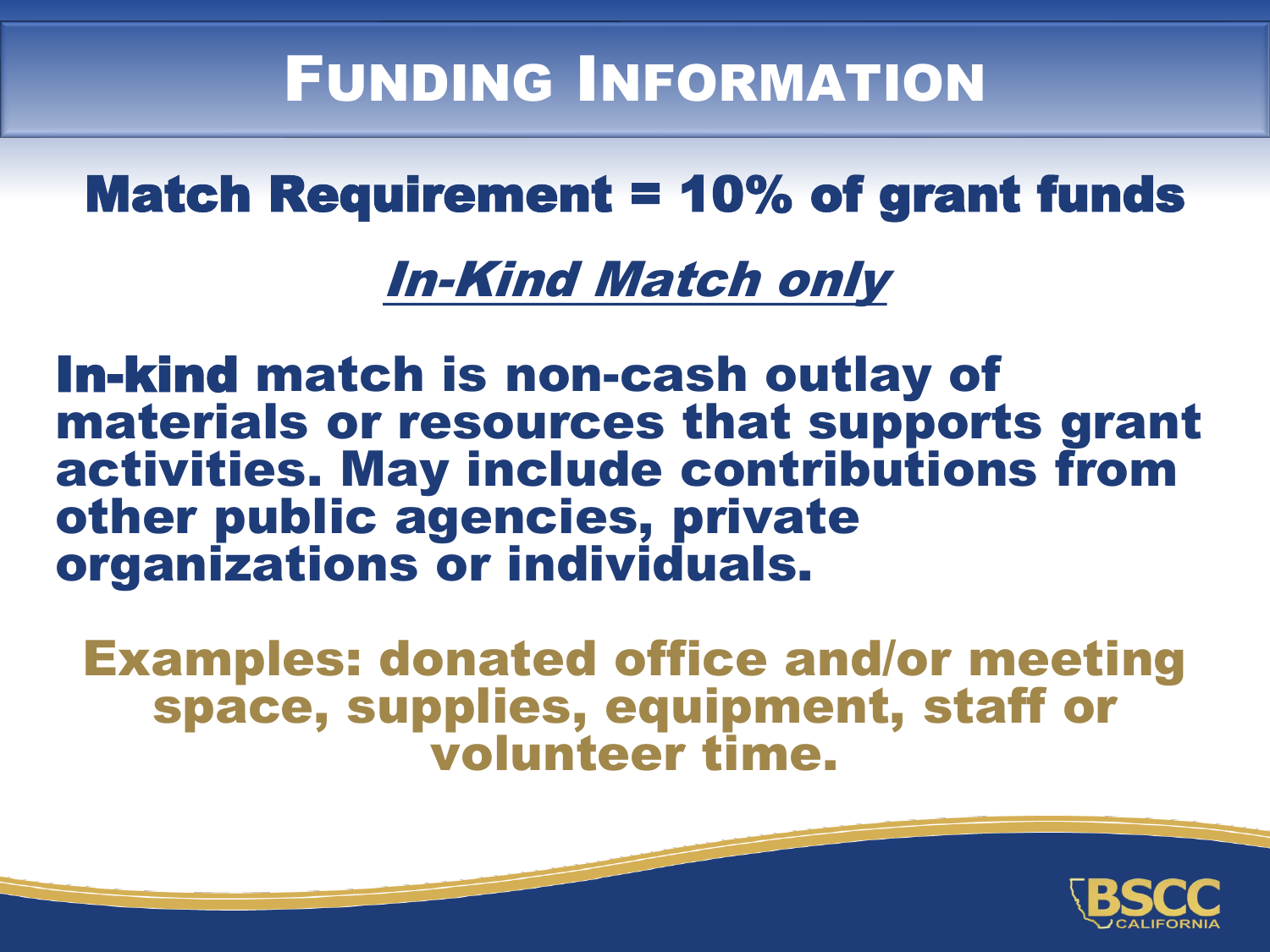#### PROPOSAL PACKET DUE DATE

Proposals due: March 30, 2018

- $\checkmark$  By 5 P.M.
- ✓ Must be received at BSCC, NOT postmarked
- $\checkmark$  One original packet, with original signature in blue ink
- ✓ One electronic copy of packet

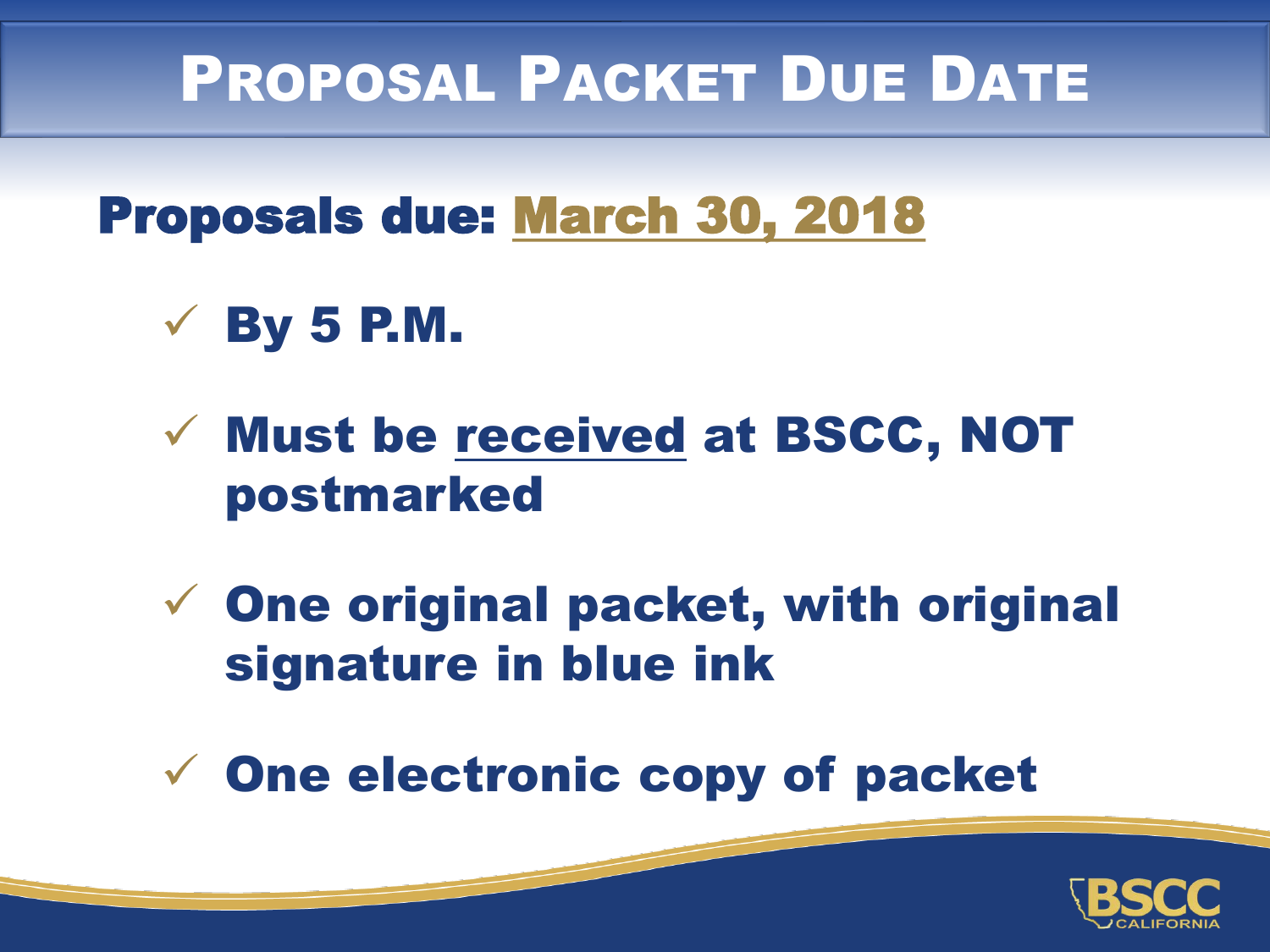## GRANT REQUIREMENTS





- ❖ Match 10%
- ❖ No Supplanting
- ❖ Evidence-based Practices and Strategies
- 
- ❖ Invoicing = Monthly/Quarterly
- ❖ Progress Reports = Quarterly
- ❖ Evaluation

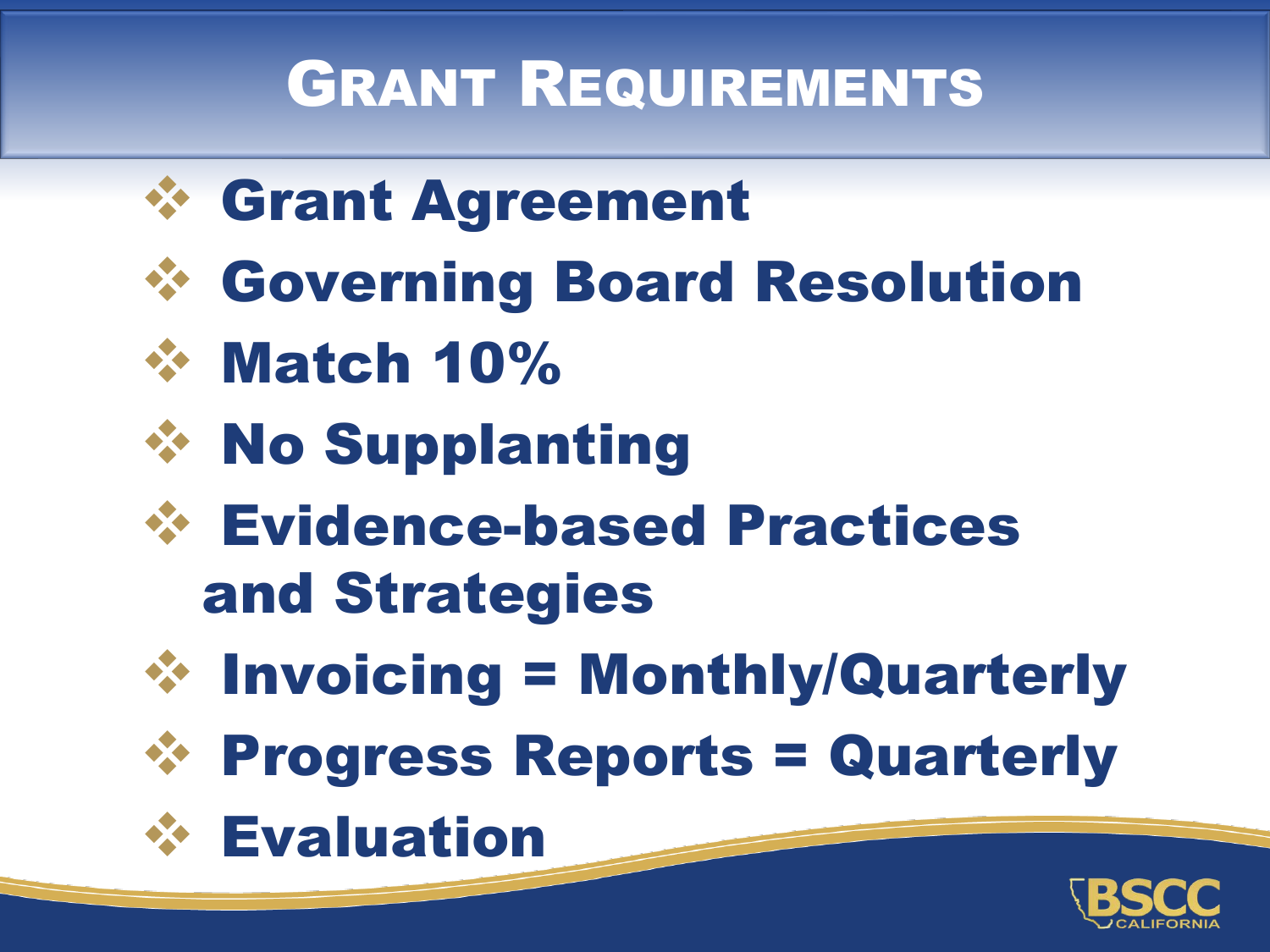## ELIGIBLE GRANT ACTIVITIES

- ❖ Applicants should select projects and activities that best fit the needs identified by the community and local stakeholders for the target population.
- ❖ Applicants may either implement new projects or expand existing projects.
- ❖ BSCC staff may require additional information and/or must provide prior approval for certain activities and expenditures EVEN if written into the proposal.

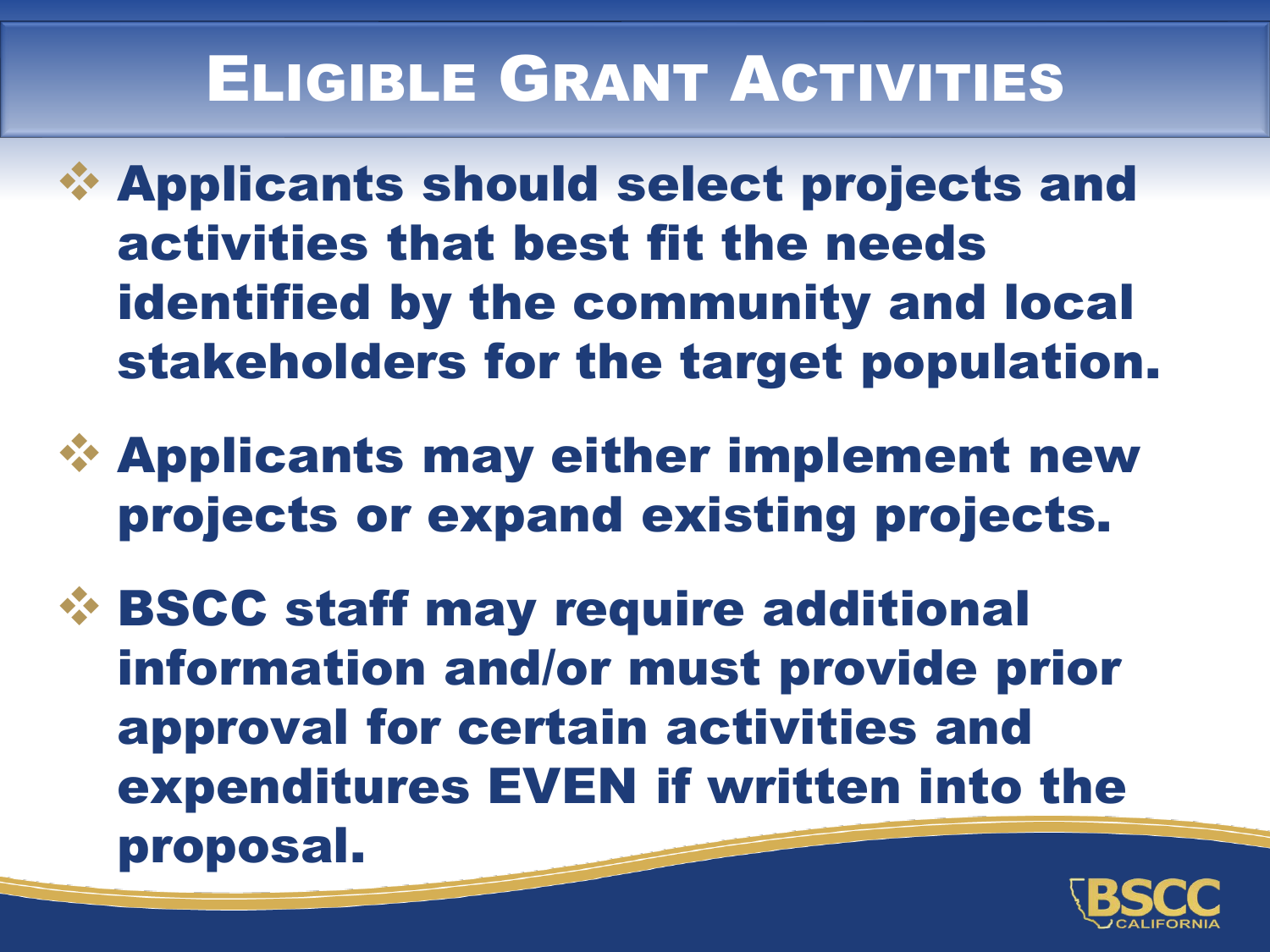## EVIDENCE-BASED PRACTICES AND STRATEGIES

#### Applicants:

- ❖ Are required to demonstrate that the proposed services are directly linked to the implementation of evidence-based practices/strategies (EBPs) or promising practices
- ❖ Must identify the evidence that shows the practice is effective and appropriate for the target population
- ❖ Should be able to describe the documentation, data, evidence, etc. to support their approach and why it is best suited to their population's needs, and the goals and objectives described in the application for funding.

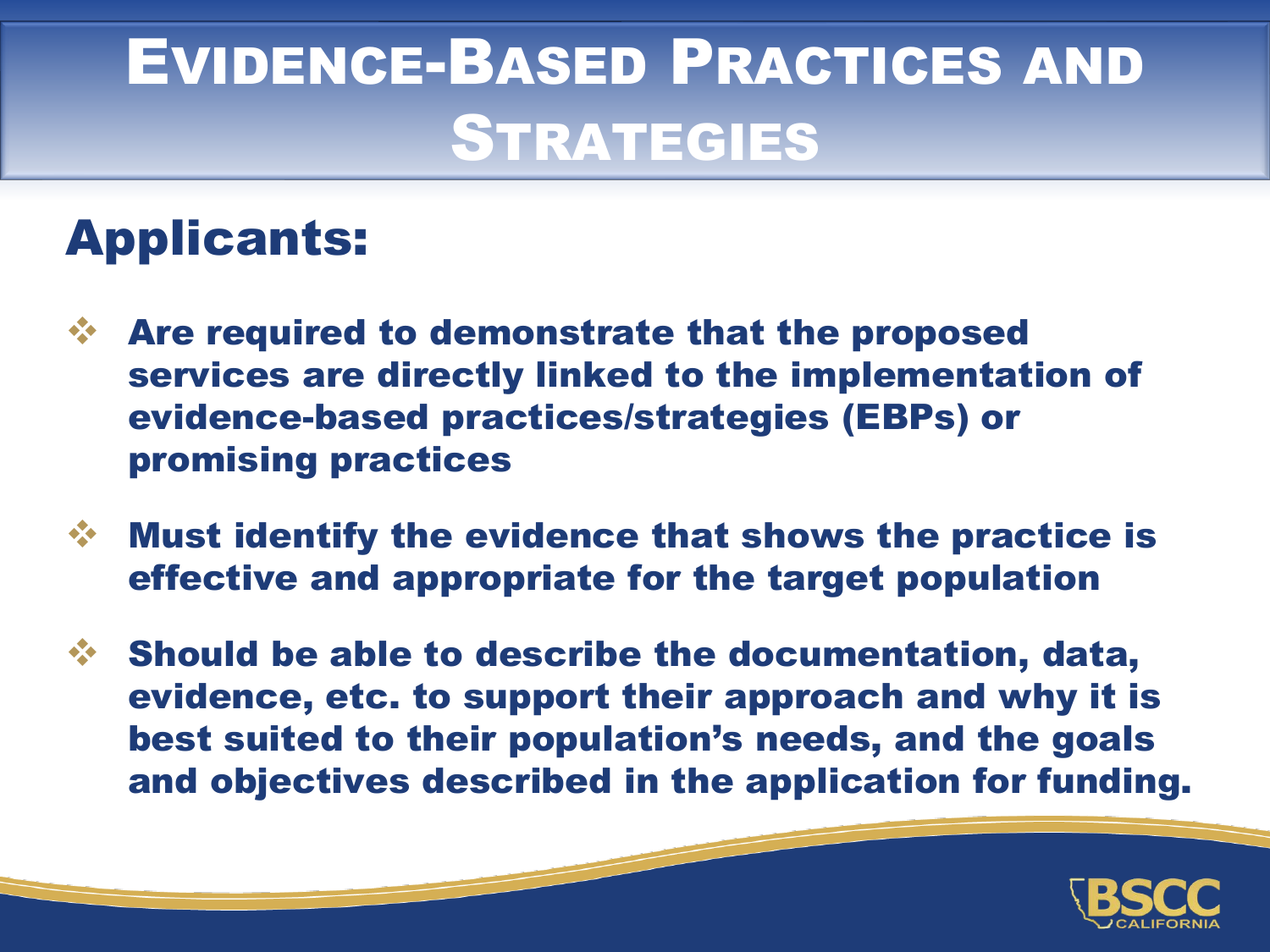## EVIDENCE-BASED PRACTICES AND **STRATEGIES**

On a basic level, EBPs include the following elements:

- $\checkmark$  Evidence that the intervention is likely to work, i.e., produce a desired benefit;
- $\checkmark$  Evidence that the intervention is being carried out as intended; and
- $\checkmark$  Evidence that allows an evaluation of whether the intervention worked.

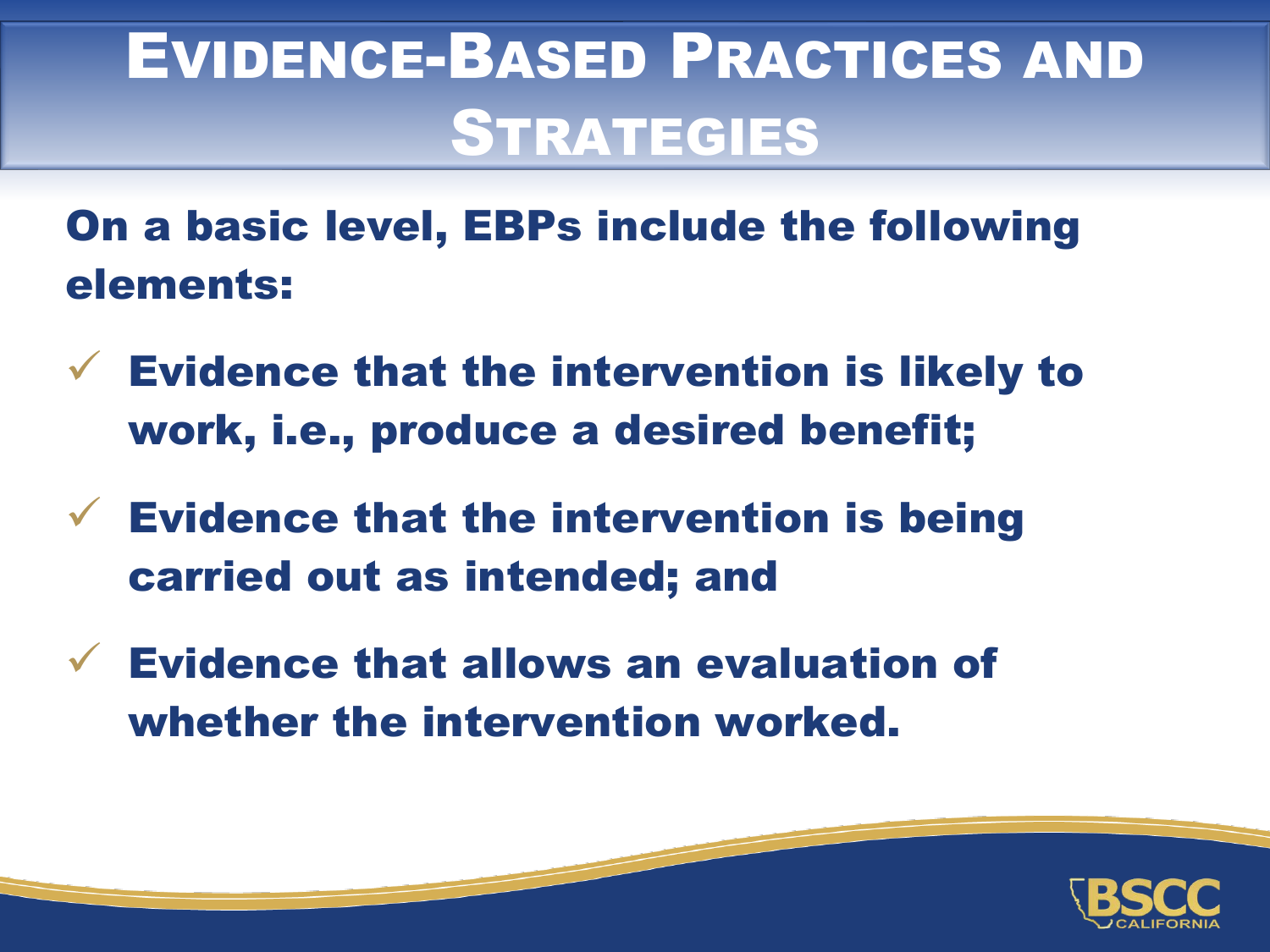## EVIDENCE-BASED PRACTICES AND STRATEGIES (CONT.)

EBPs involves using research-based interventions that produce reductions in recidivism through the use of the following four principles of effective intervention:

Risk Principle – focuses on attention on the crucial question of WHO is being served and calls for targeting the higher risk offenders

Need Principle – requires that priority be given to addressing criminogenic risk/need factors with a clear focus on WHAT programs are delivered

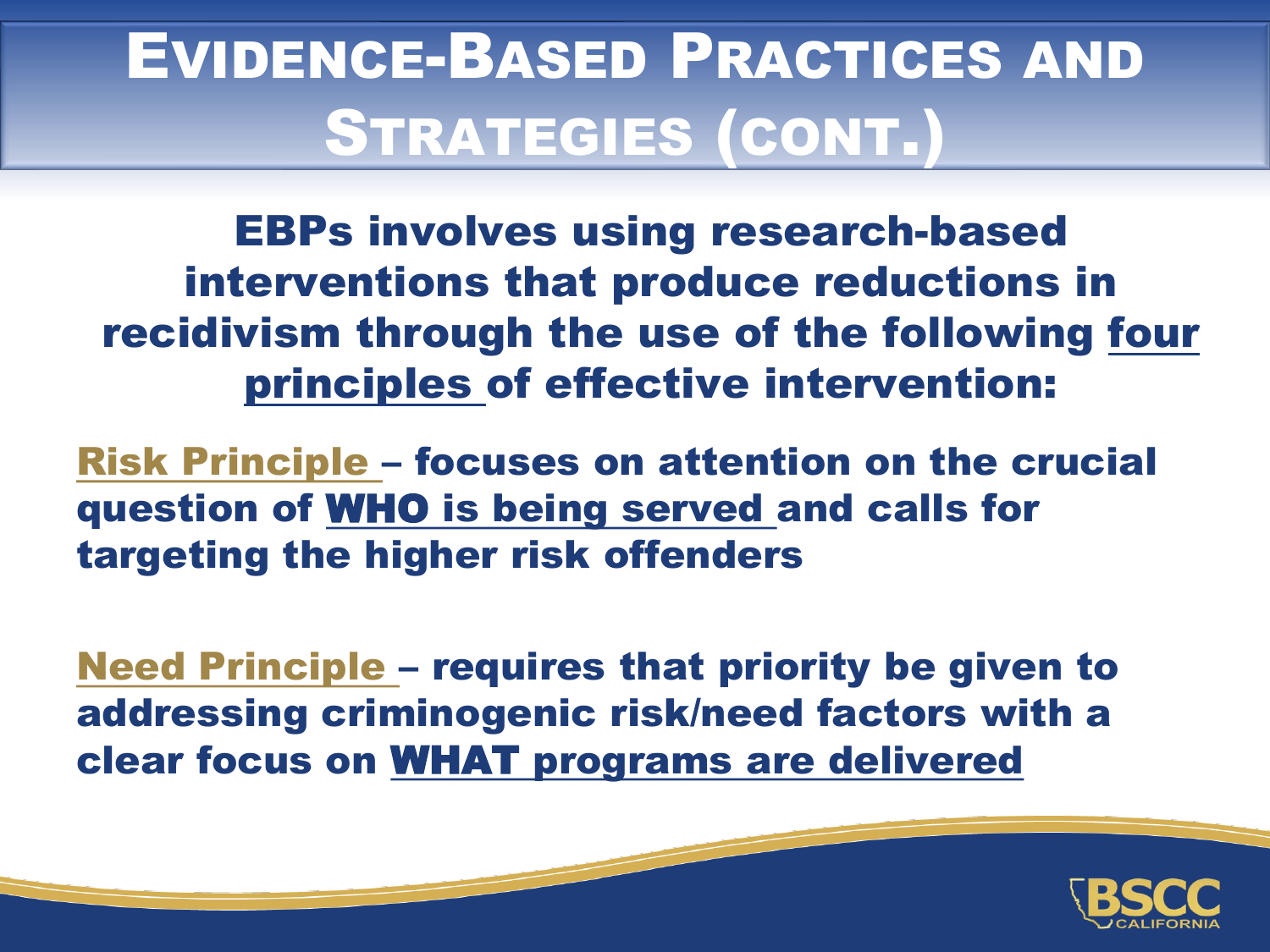## EVIDENCE-BASED PRACTICES AND **STRATEGIES**

Responsivity Principle – conveys the importance of using behavioral treatment approaches to achieve the best possible outcomes and requires attention to the questions of HOW programs are delivered

Fidelity Principle – draws attention to HOW WELL programs are delivered and reiterates the necessity that programs be implemented as designed

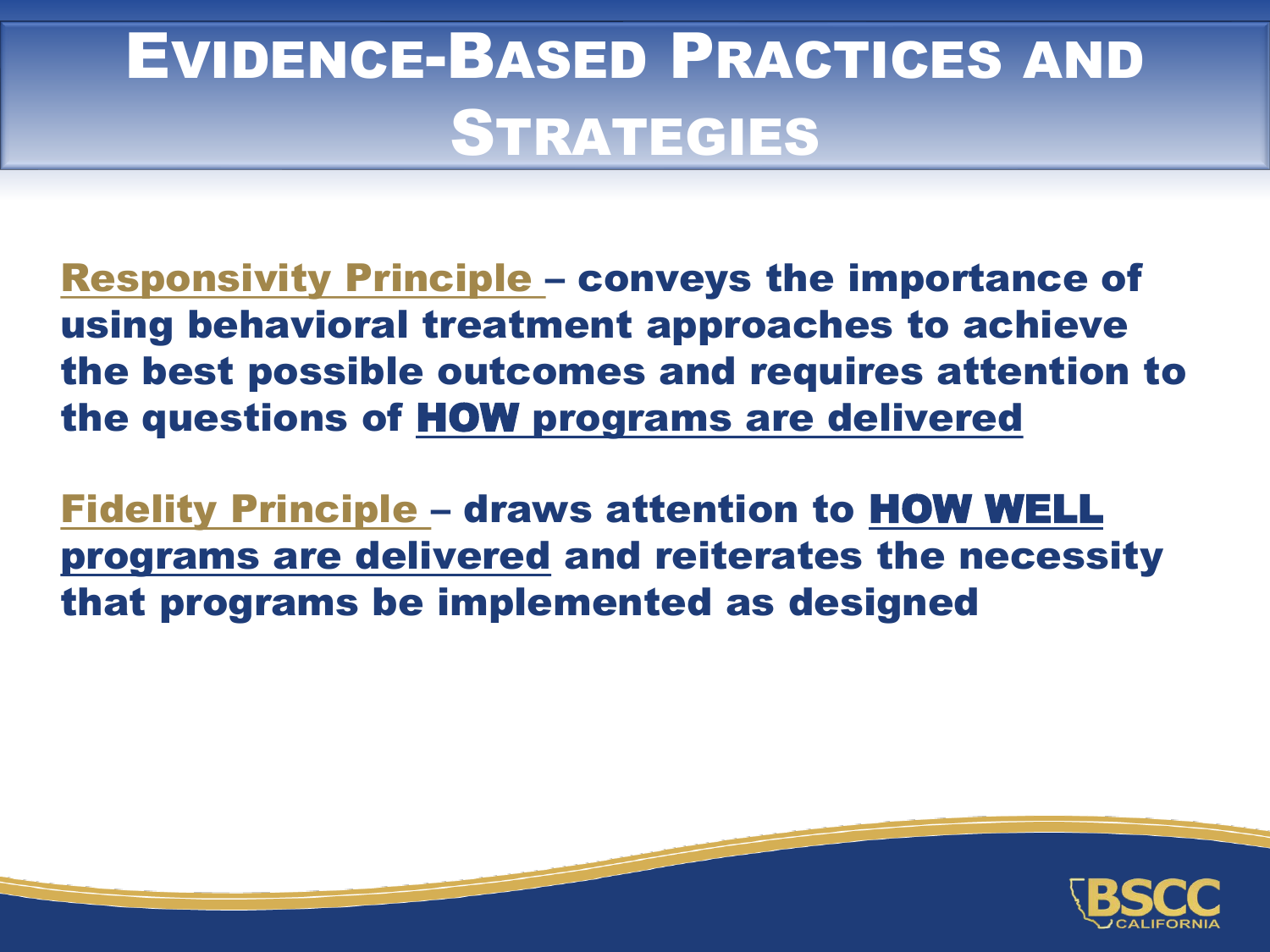#### GRANT REQUIREMENTS



#### ❖ Travel

#### ❖ Government Entities

- ❖ Community-based Organizations
- ❖ Out of State

#### ❖Debarment, Fraud, Theft, Embezzlement (Appendix H)

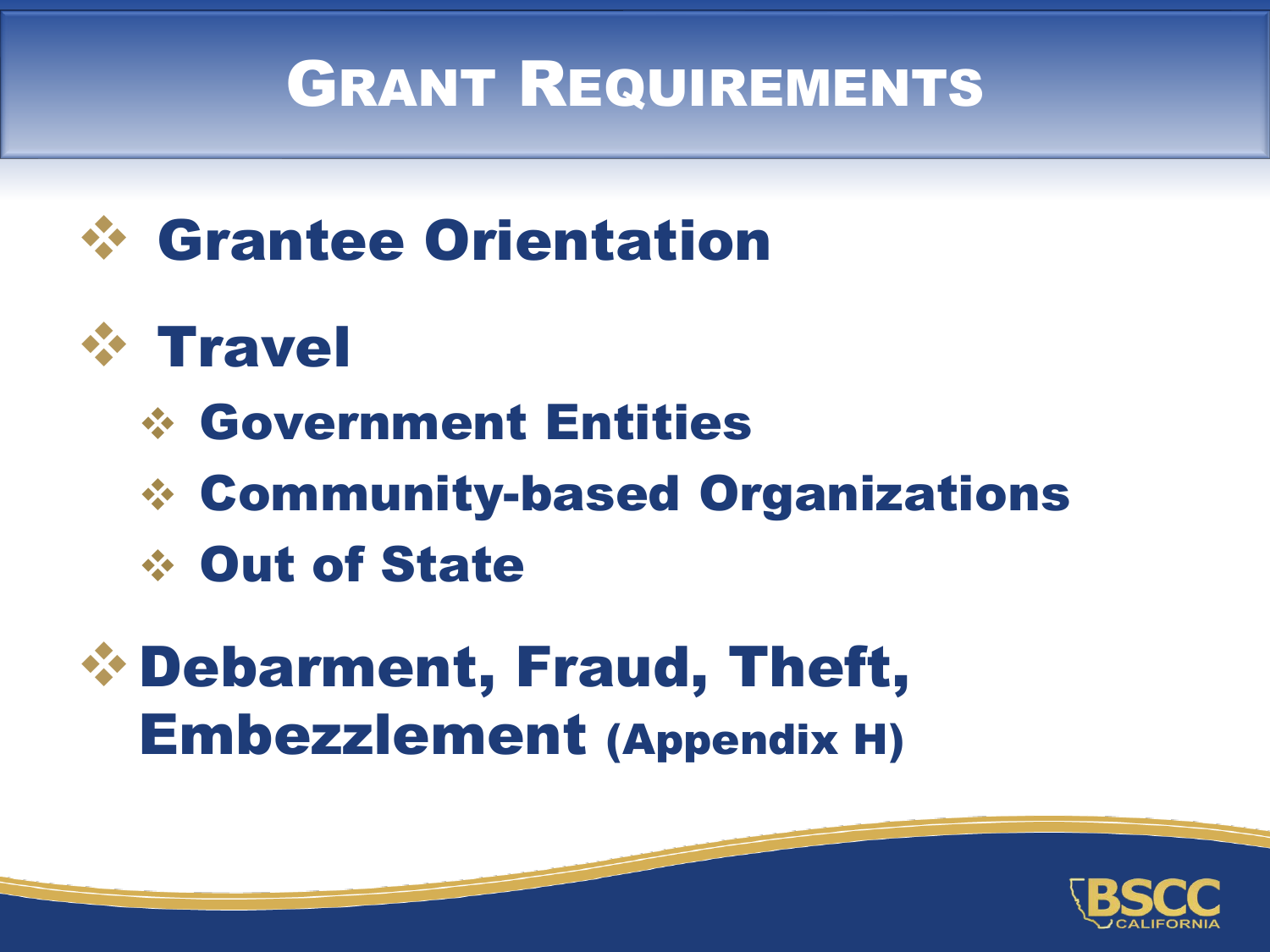## GRANT REQUIREMENTS

## ❖ Site Visits / Monitoring

❖ Periodic monitoring by BSCC for program and fiscal and to provide technical assistance and training

## ❖ Evaluation

- ❖ Local Evaluation Plan
- ❖ Local Evaluation Report
- ❖ Responsible for meeting BSCC criteria

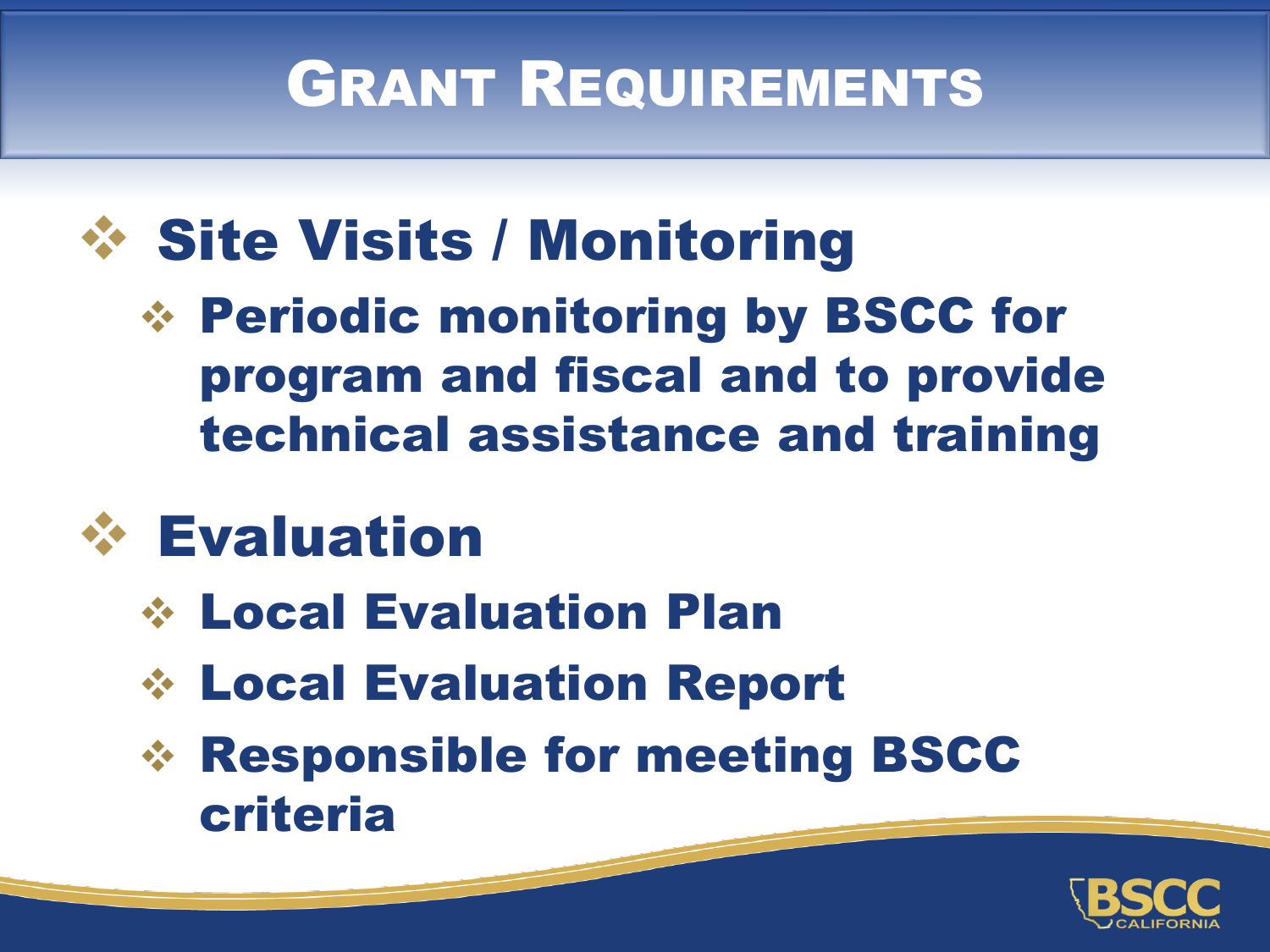## **KEY DATES**

| <b>ACTIVITY</b>                                                                  | <b>TENTATIVE</b><br><b>TIMELINE</b> |
|----------------------------------------------------------------------------------|-------------------------------------|
| <b>Grant Application Packet Due to the</b><br><b>BSCC (no later than 5 P.M.)</b> | <b>March 30, 2018</b>               |
| <b>Technical Compliance Review (TCR)</b>                                         | <b>April 1-6, 2018</b>              |
| <b>Non-Substantive Changes Due</b>                                               | <b>Determined by TCR</b>            |
| <b>BSCC Board Meeting for Funding Approval</b>                                   | <b>June 7, 2018</b>                 |
| <b>Grants Begin/Contracts Expected to</b><br><b>Commence</b>                     | <b>July 1, 2018</b>                 |
| <b>Grantee Orientation</b>                                                       | <b>Early August</b>                 |

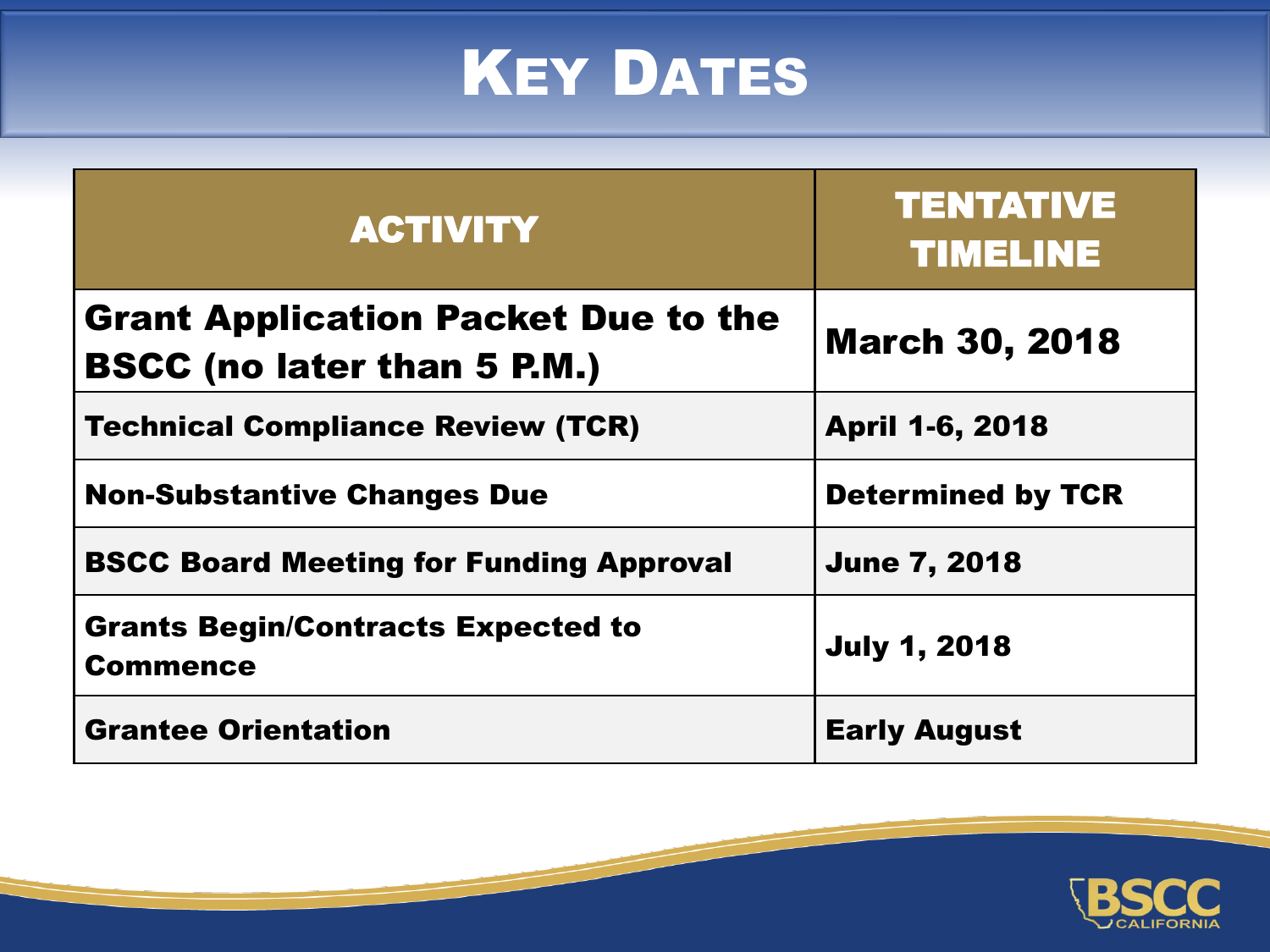#### THE RFP PROCESS

After your proposal is submitted…

❖ Technical Compliance Review

#### ❖ Proposal Evaluation Process

#### ❖ ESC Funding Recommendations



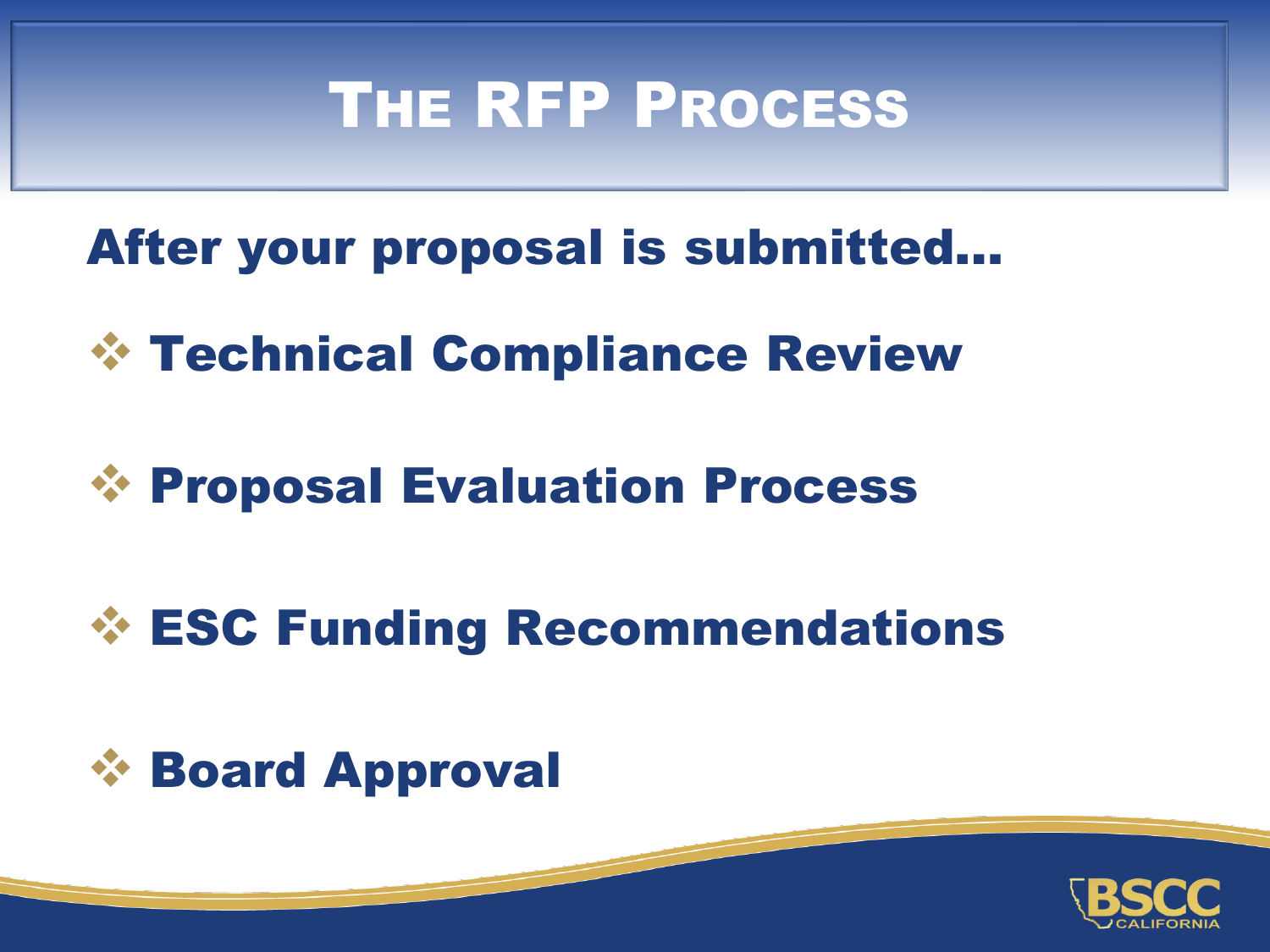## PROUD PARENTING

# RFP COMPONENTS

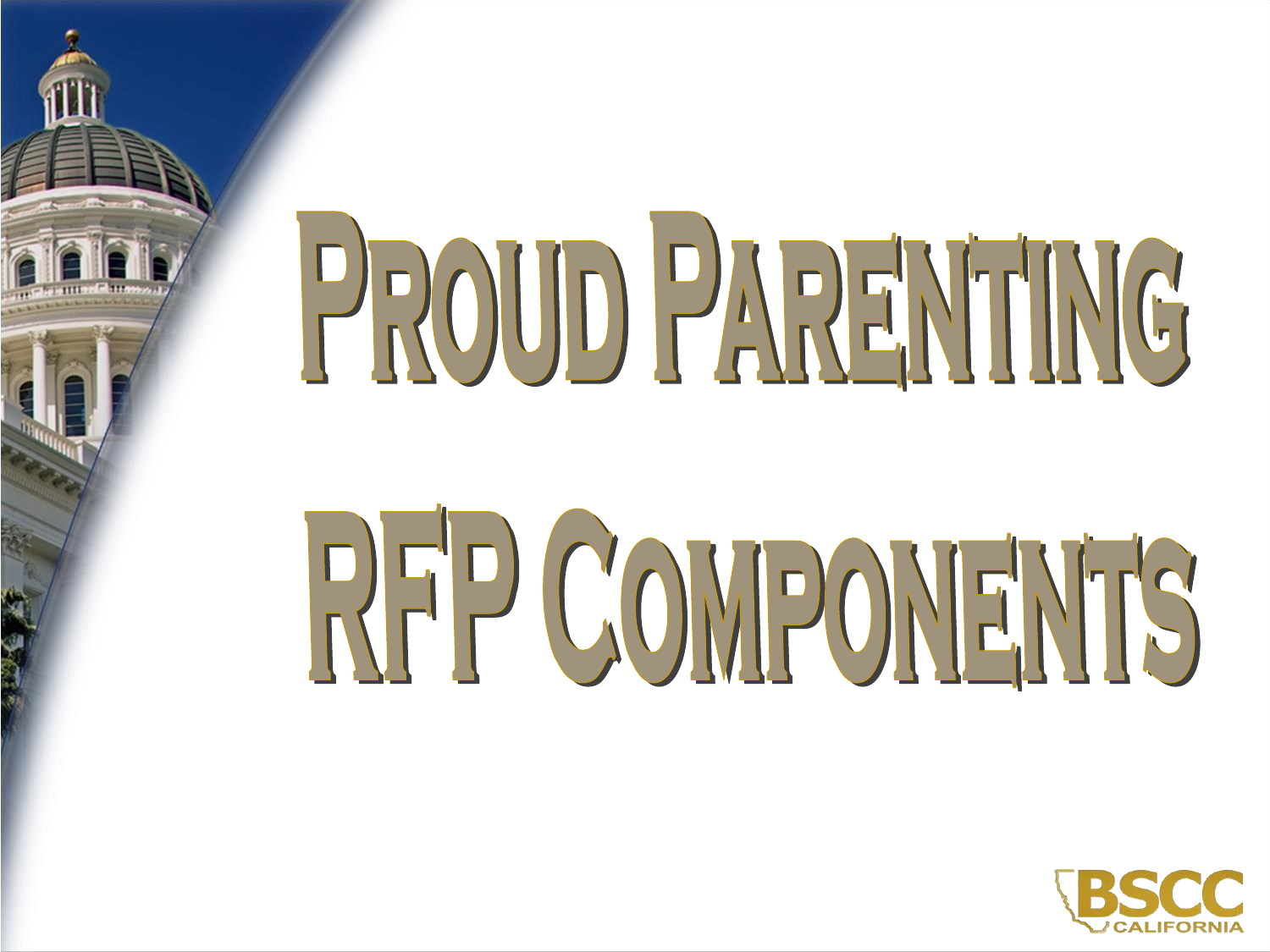## RATING FACTORS AND POINT VALUES

| <b>Rating Factors</b>                              | <b>Point Range</b>                               | <b>Percentage</b> | <b>Possible</b><br><b>Maximum</b><br><b>Weighted Score</b> |
|----------------------------------------------------|--------------------------------------------------|-------------------|------------------------------------------------------------|
| <b>Project Need</b>                                | $-12$<br>$\mathbf 0$                             | 10%               | 24                                                         |
| <b>Project Description and</b><br><b>Work Plan</b> | $\mathbf 0$<br>$-12$                             | 35%               | 84                                                         |
| <b>Project Collaboration</b>                       | $-12$<br>$\mathbf 0$<br>$\blacksquare$           | 25%               | 60                                                         |
| <b>Evidence-Based Practices</b><br>and Strategies  | $\mathbf 0$<br>$\blacksquare$ 12<br>$\mathbf{r}$ | 15%               | 36                                                         |
| <b>Project Evaluation</b>                          | $\mathbf 0$<br>12 <sub>2</sub><br>$\blacksquare$ | 5%                | 12                                                         |
| <b>Project Budget</b>                              | $\mathbf 0$<br>$\overline{12}$<br>$\mathbf{r}$   | 10%               | 24                                                         |
| <b>Total Possible Weighted Score</b>               |                                                  | 100%              | 240                                                        |

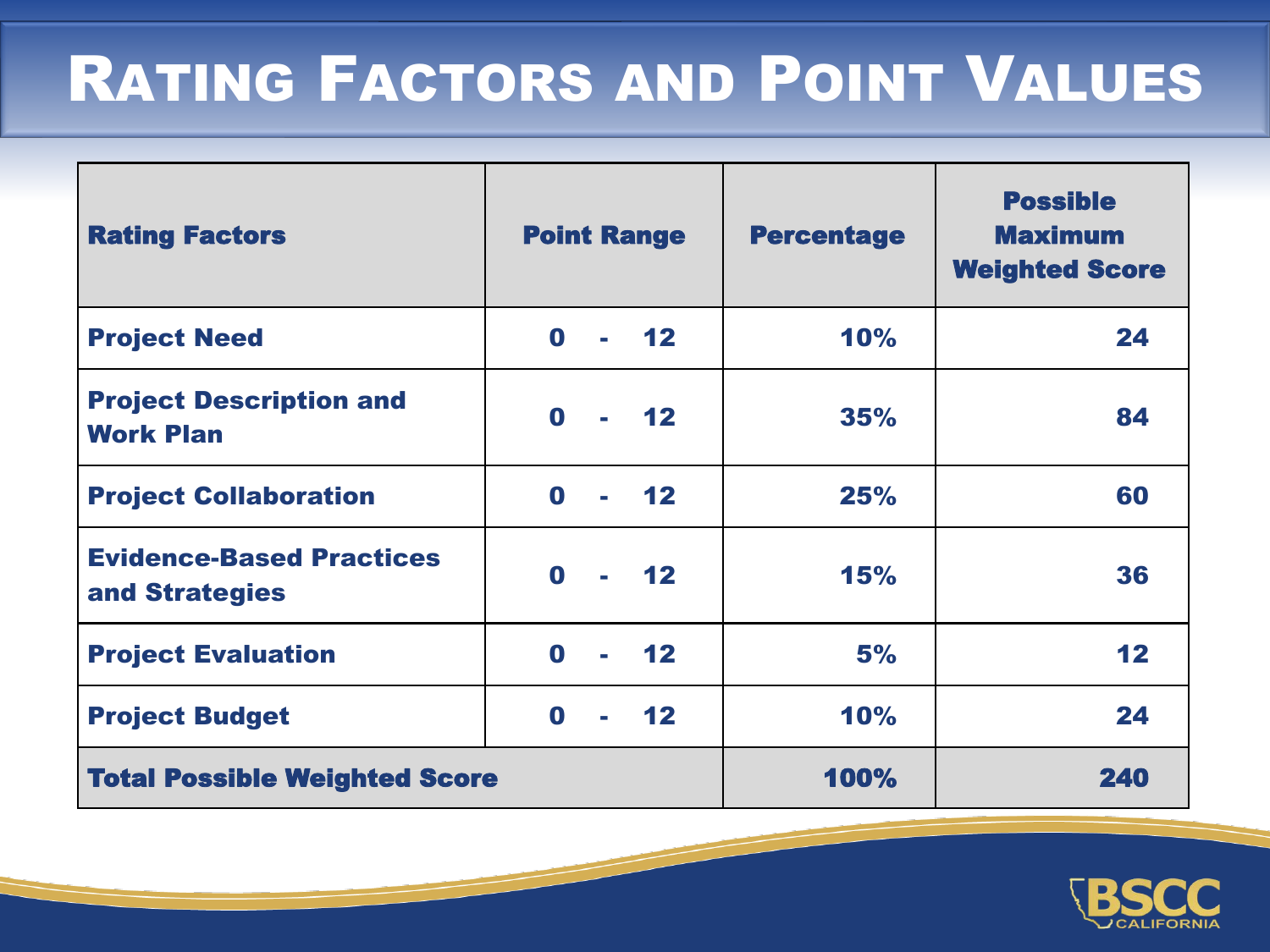## SAMPLE OF RATING CRITERIA

| <b>Rating Criteria for Project Need</b><br>(scored on a scale of 0-12; weighted at 10%) |                                                                                                                                                                                                                 |  |  |  |
|-----------------------------------------------------------------------------------------|-----------------------------------------------------------------------------------------------------------------------------------------------------------------------------------------------------------------|--|--|--|
| 1.1                                                                                     | The applicant has described a compelling need for youthful<br>parenting services, supported by local qualitative<br>and<br>quantitative data. Data sources are cited.                                           |  |  |  |
| 1.2 <sub>1</sub>                                                                        | The project area and target population are clearly identified and<br>correlate to the need for funding and local data documentation.                                                                            |  |  |  |
| 1.3                                                                                     | The applicant has identified existing resources, services and<br>activities currently available for the target population/project<br>area and has determined gaps in services to be address by this<br>funding. |  |  |  |
| 1.4 <sub>1</sub>                                                                        | The applicant has determined a strong relationship between the<br>need for the project and the goals of the Proud Parenting Grant<br><b>Program as identified in the RFP.</b>                                   |  |  |  |

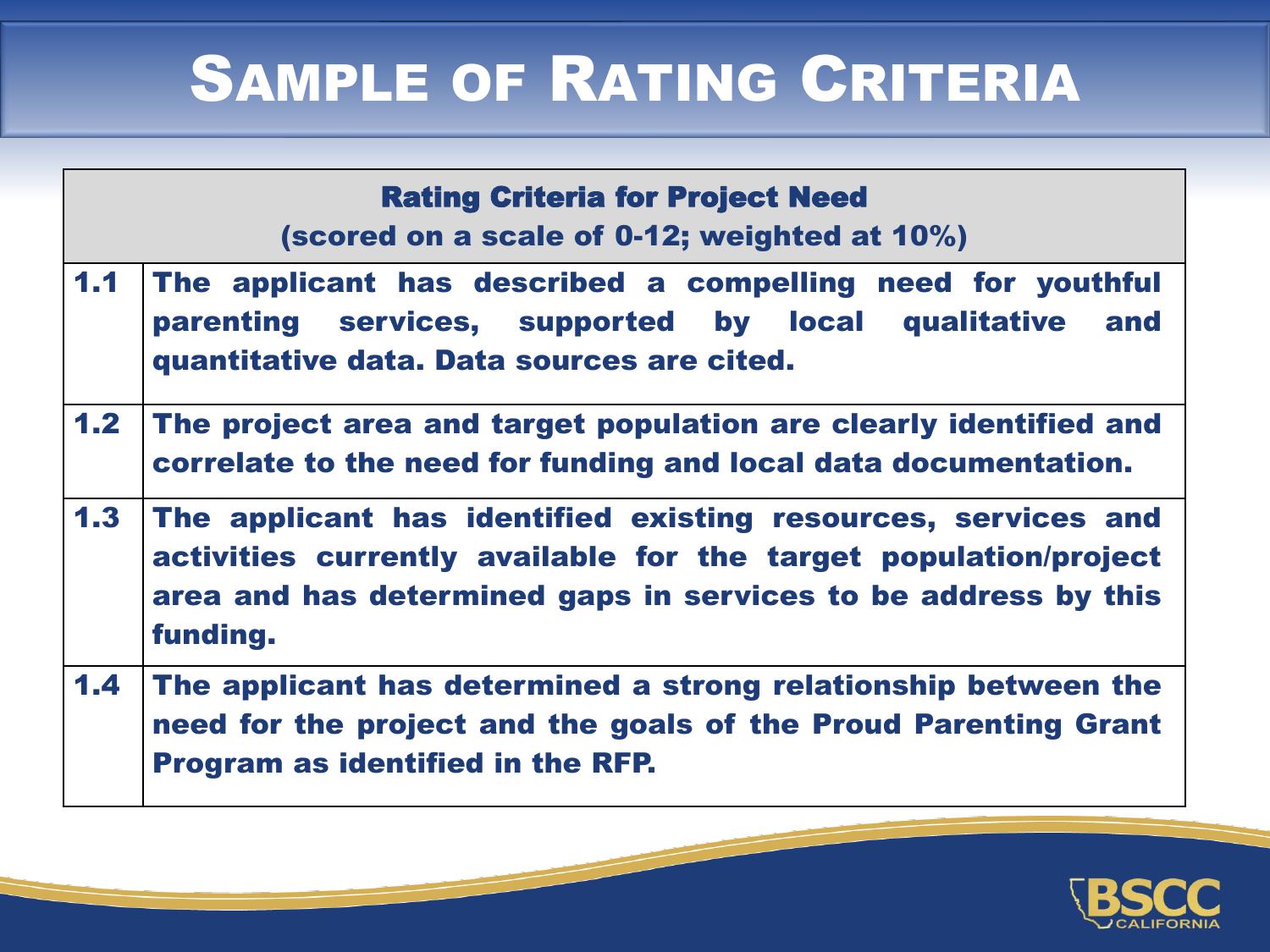## SAMPLE SCORING RUBRIC

| 0 (No Evidence)     | The response does not address the rating criteria.                                                                                                                              |
|---------------------|---------------------------------------------------------------------------------------------------------------------------------------------------------------------------------|
| $1 - 3$ (Poor)      | The response is vague or incomplete and only partially<br>addresses the rating criteria.                                                                                        |
| $4 - 6$ (Fair)      | The response addresses some, but not all, of the rating<br>criteria or is non-specific and lacking focus.                                                                       |
| $7 - 9$ (Good)      | The response is reasonably comprehensive and clearly<br>addresses many of the rating criteria listed.                                                                           |
| 10 - 12 (Very Good) | The response is detailed, comprehensive and addresses all<br>of the rating criteria listed in a way that demonstrates a<br>thorough understanding of the intent of the project. |

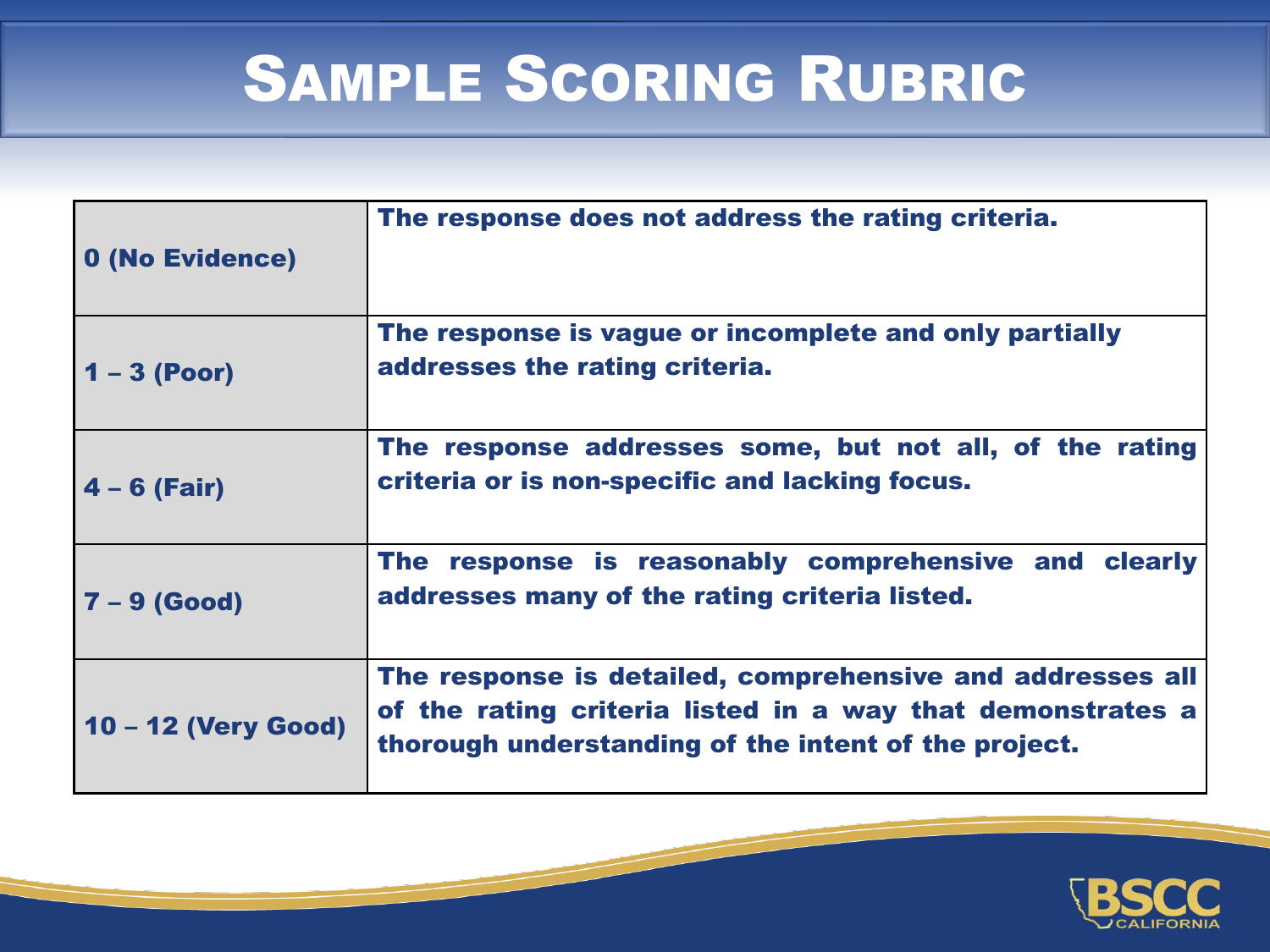#### **SCORING THRESHOLD**

#### PLEASE NOTE: TO BE CONSIDERED FOR FUNDING, A PROPOSAL MUST MEET A MINIMUM WEIGHTED SCORE OF



#### \*65% OF THE 240 TOTAL POSSIBLE WEIGHTED SCORE

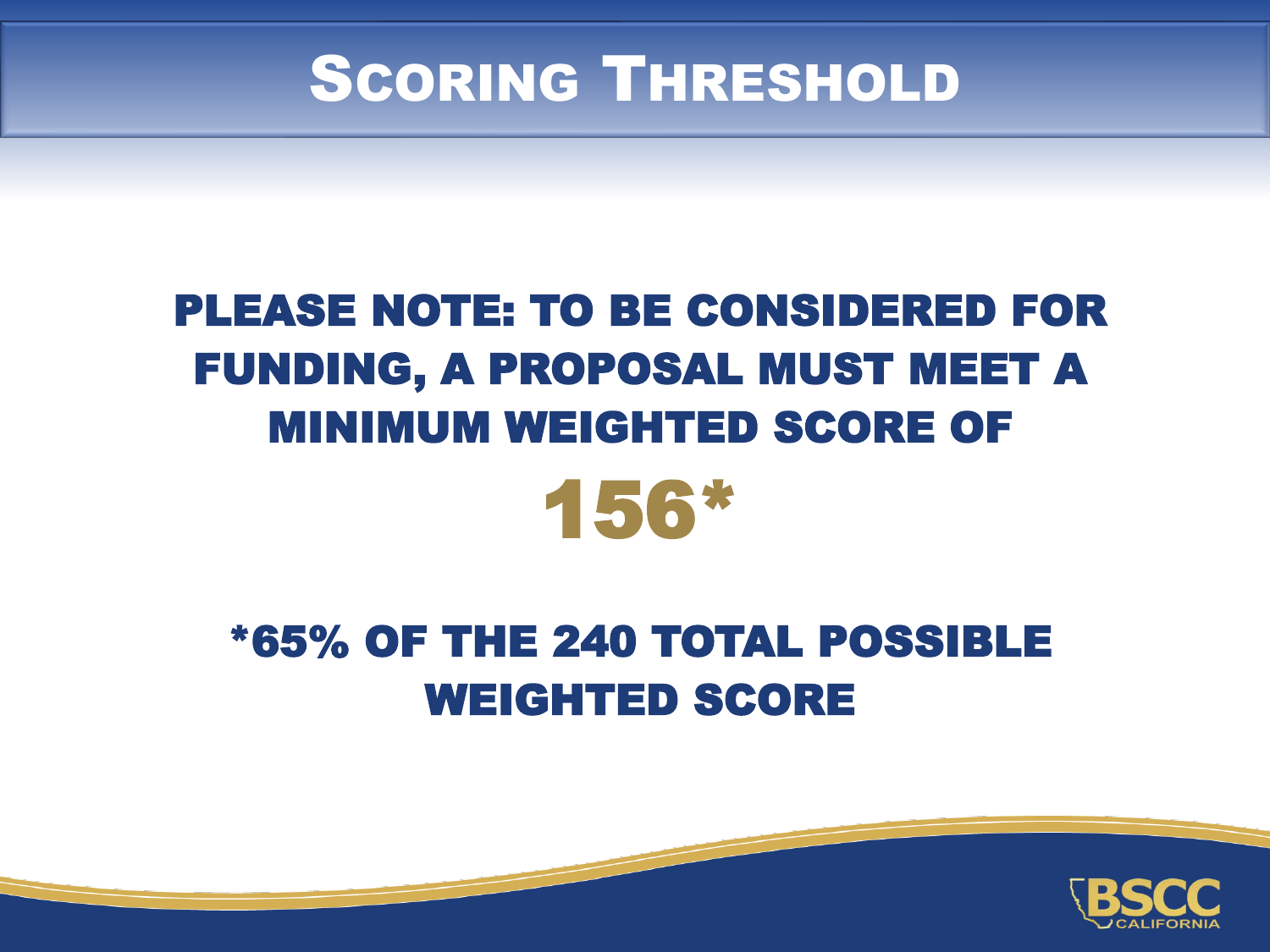#### There are 8 parts to the RFP Package:

- 1) Cover Sheet
- 2) Proposal Checklist
- 3) Applicant Information Form
- 4) Abstract
- 5) Proposal Narrative Sections
- 6) Budget Table and Budget Narrative
- 7) Attachments (including Letter(s) of Commitment)
- 8) Required Signed Appendices

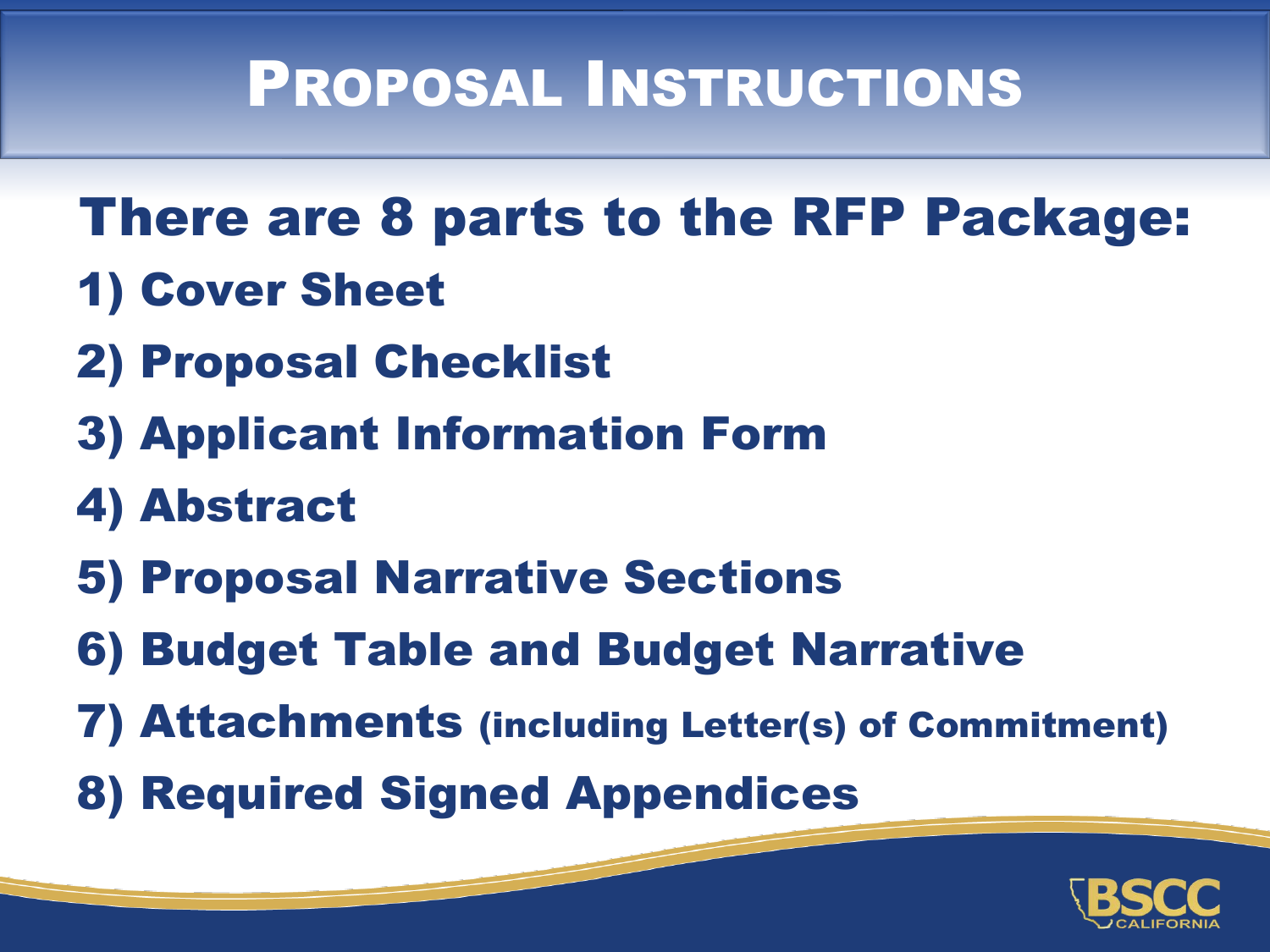#### Unless otherwise noted, each narrative section must be formatted in:

- ❖ Ariel 12-Point Font
- ❖ 1.5-line spacing
- ❖ One (1) inch margins on all four sides
- ❖ Page lengths are determined by the section instructions

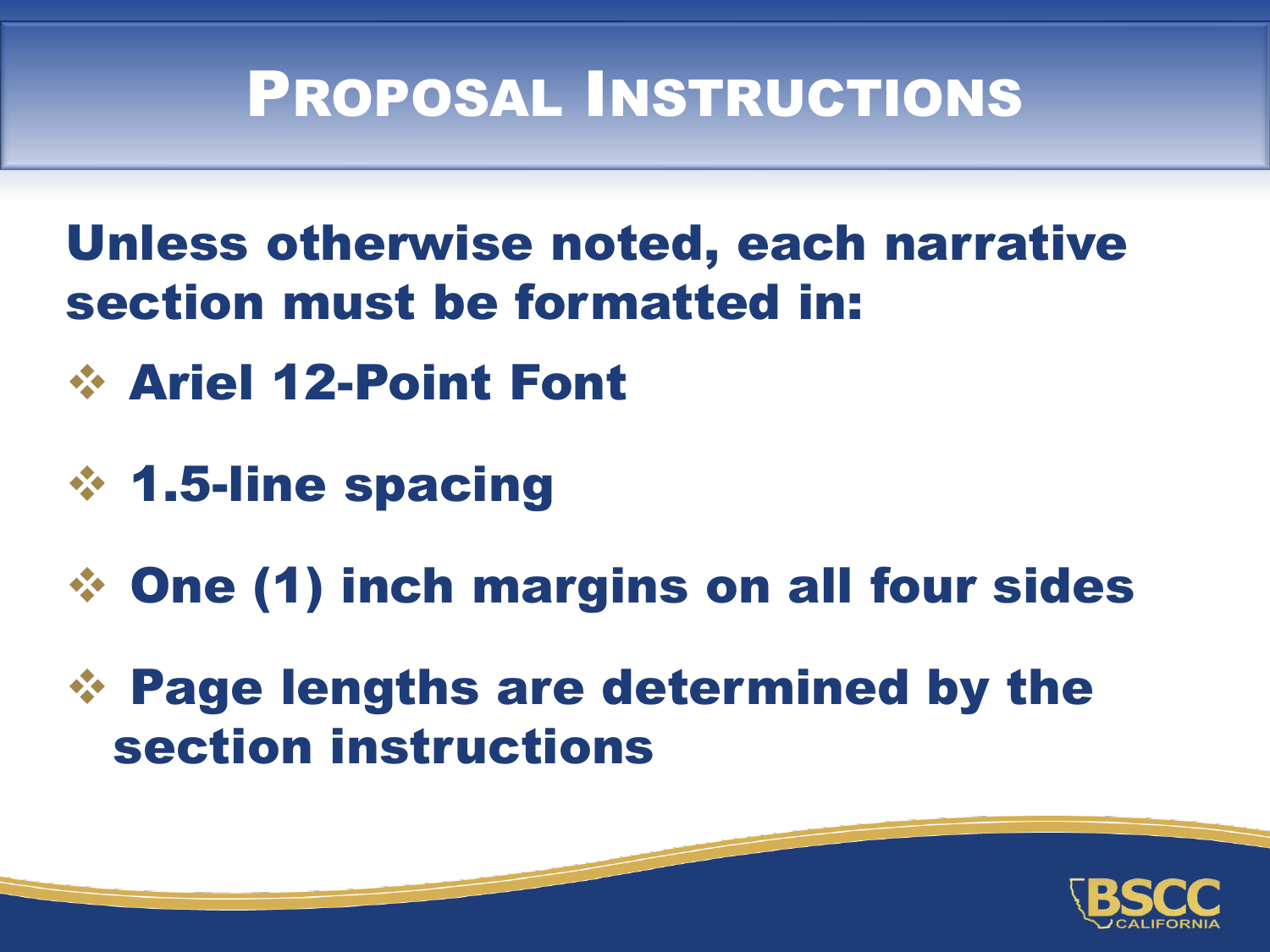#### 1) Cover Sheet

✓ Completed with Name of Applicant and Date of Submission

#### 2) Proposal Checklist

- ✓ Completed and included with RFP Package
- ✓ Must be signed in blue ink by authorized individual

#### 3) Applicant Information Form

- ✓ Completed information in each section
- ✓ Must be signed in blue ink by authorized individual

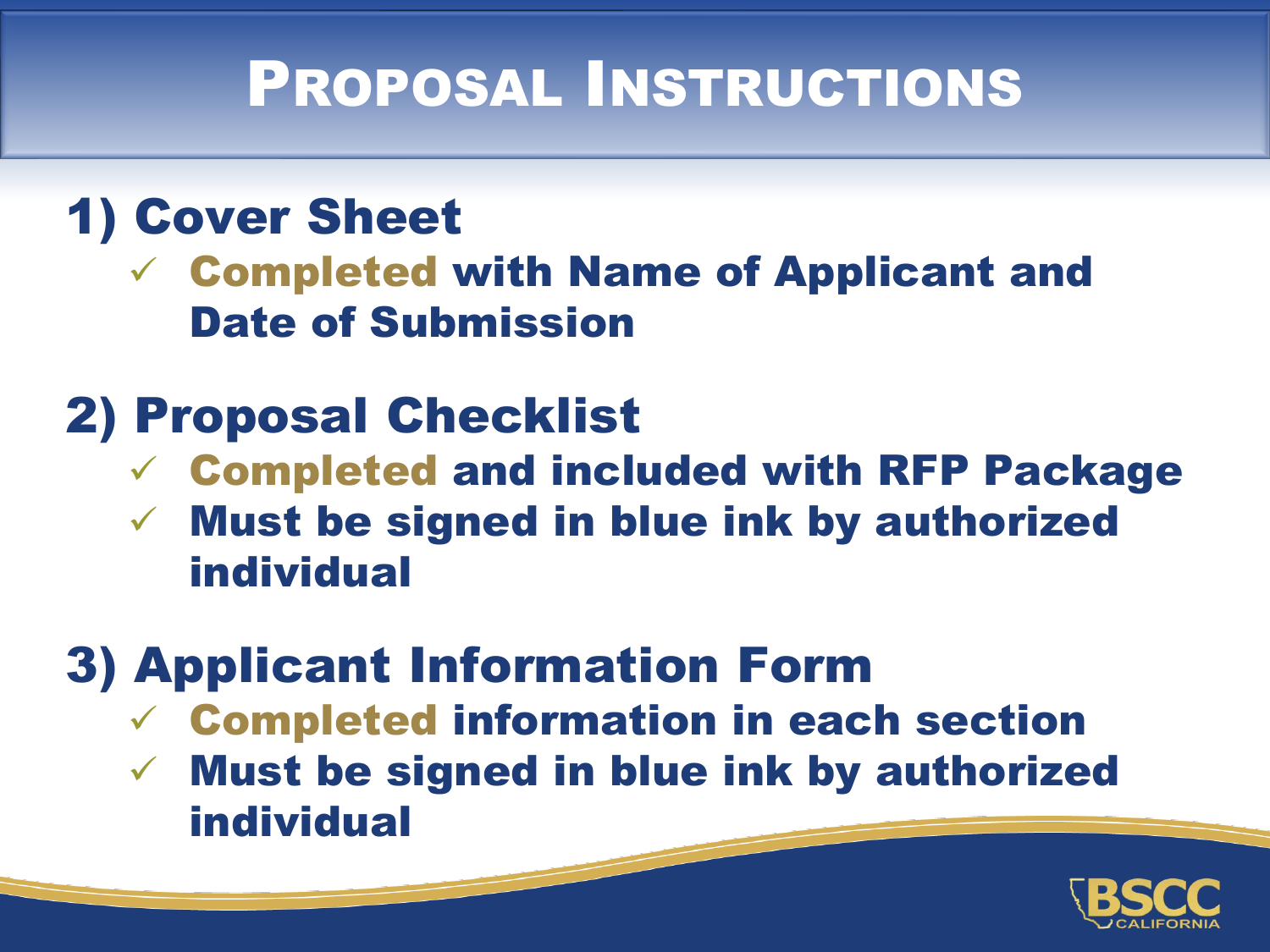#### Abstract –

- ❖ Provide a brief summary of the proposed project
- ❖ Narrative cannot exceed one (1) page in length
- ❖ The Abstract Section will not be included in the rating of the Proposal

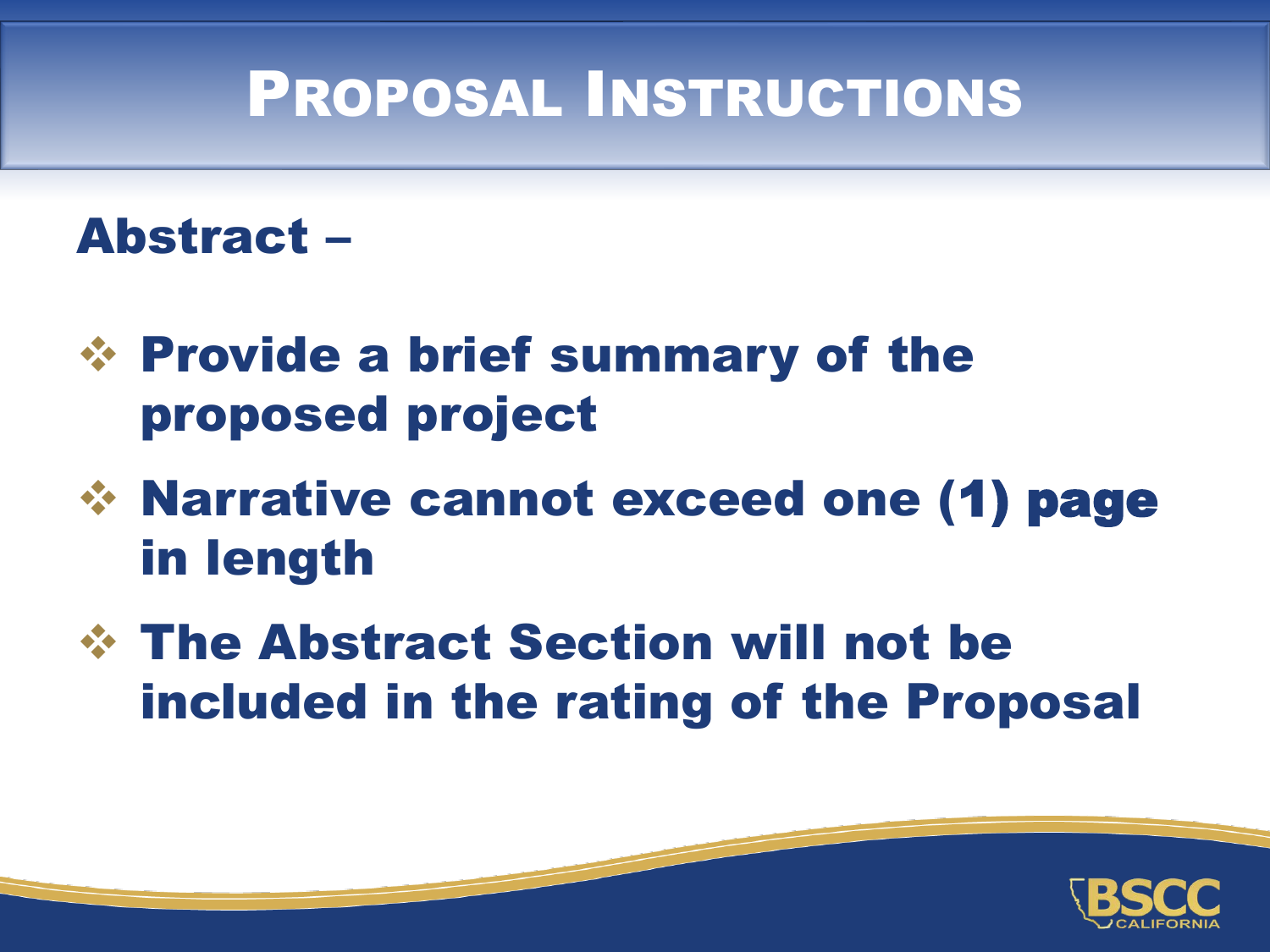#### Narrative Sections–

- ❖ Address each of the five (5) required sections below
	- ➢ Project Need
	- ➢ Project Description and Work Plan
	- ➢ Project Collaboration
	- ➢ Evidence-based Practices and **Strategies**
	- ➢ Project Evaluation

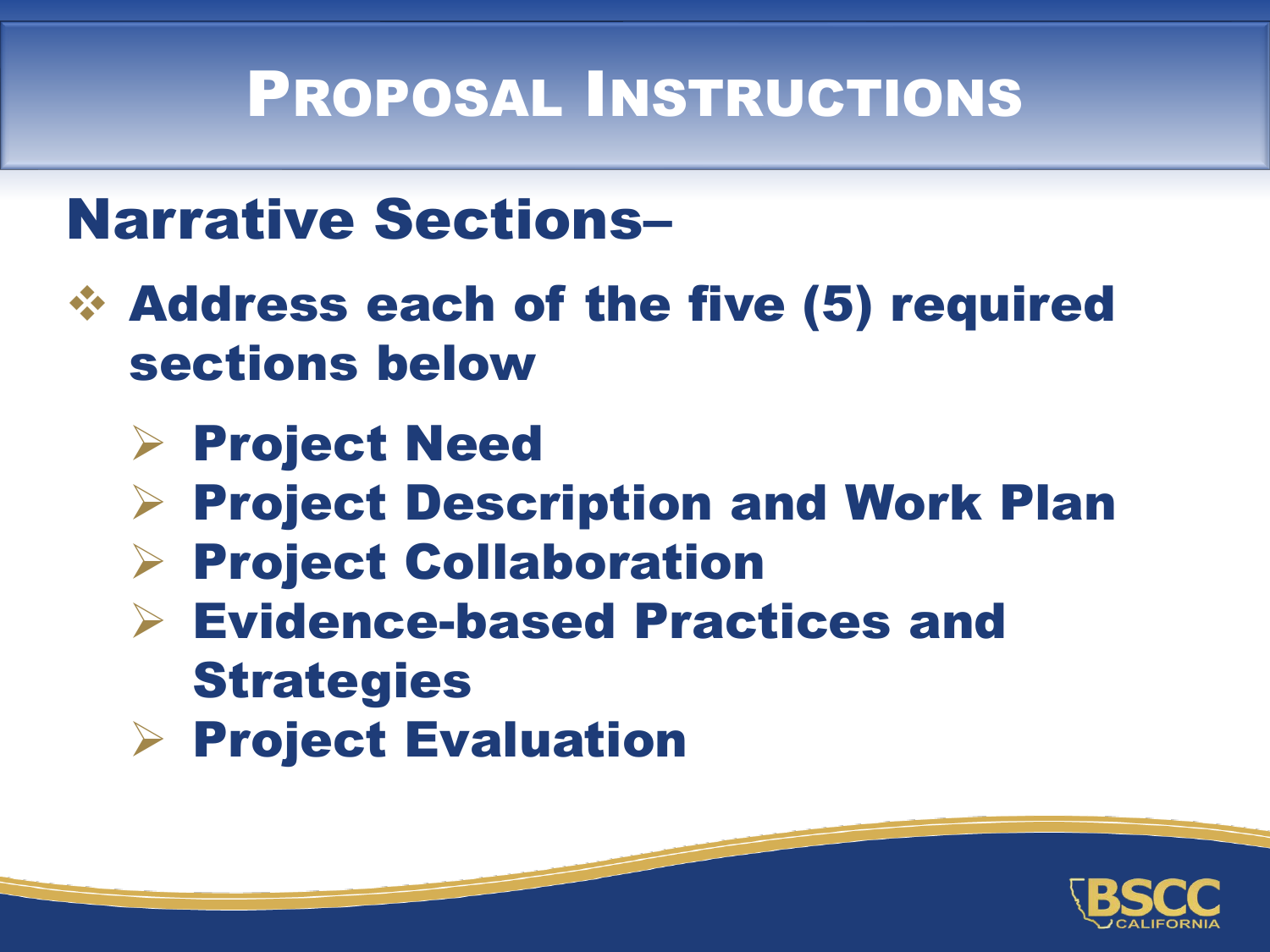#### Narrative Sections–

- ❖ Each section should be titled according to its section header as provided
- ❖ Within each section, address the bulleted items in a cohesive, comprehensive narrative format
- ❖ Do not include website links
- ❖ Narrative cannot exceed 14 numbered pages in length

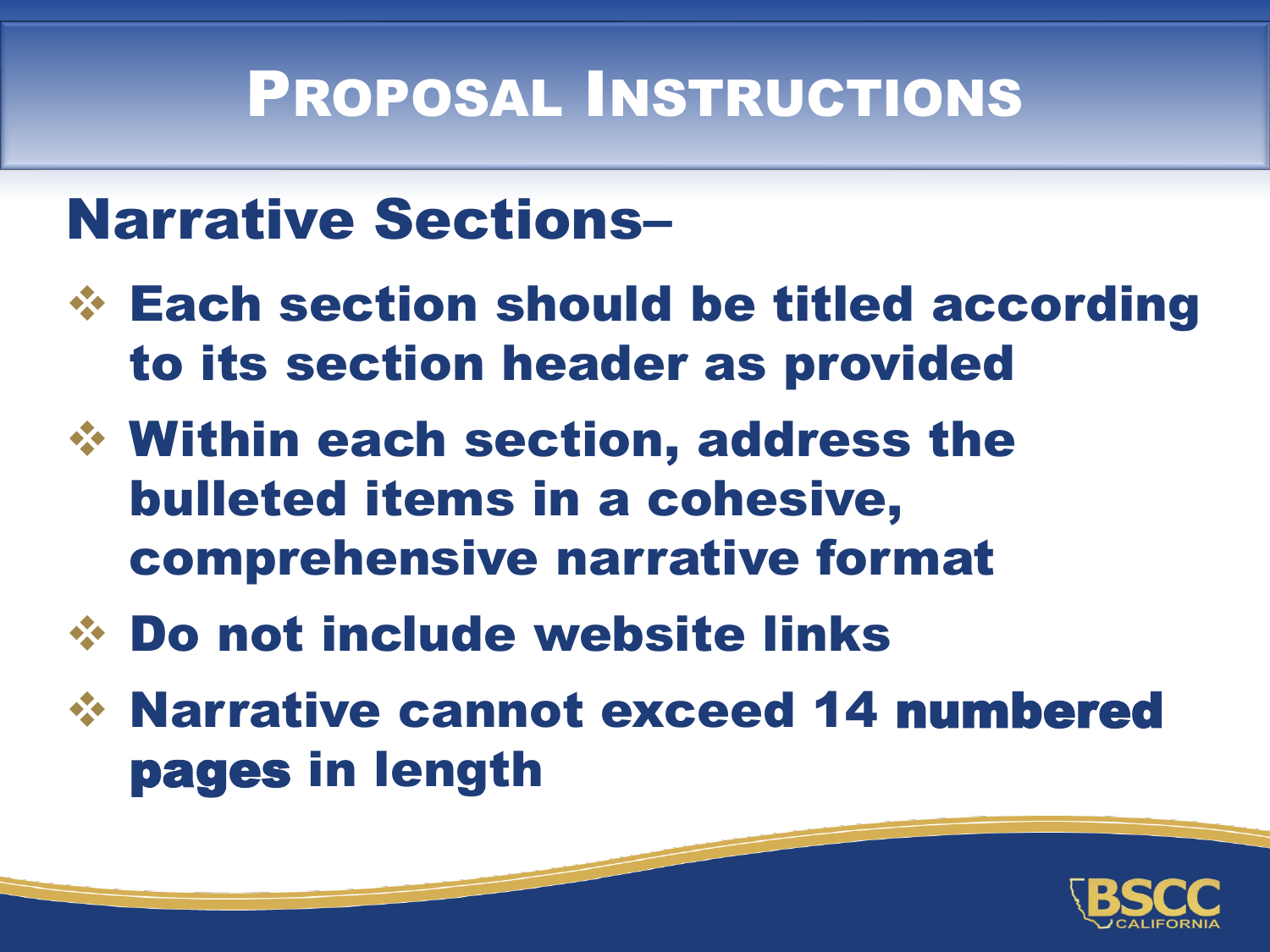#### Budget Sections–

- ❖ Budget Table and Budget Narrative sections do not count toward the 14 numbered page limit for the Narrative Sections
- ❖ Fill out completely
- ❖ Carefully check the math within the Budget Table and Budget Narrative sections as fields do not auto-calculate

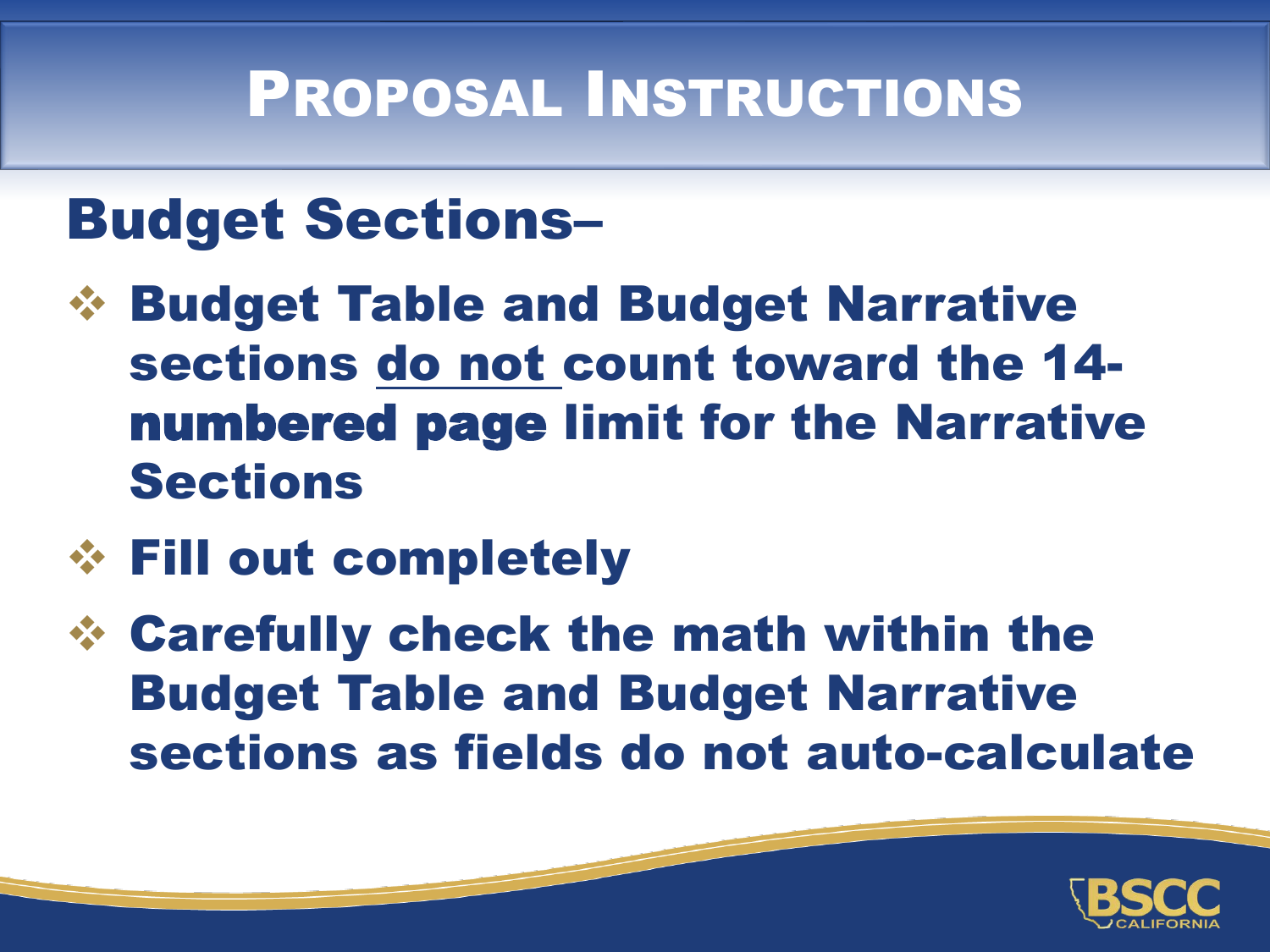#### Budget Table–

- ❖ Use only the budget line item categories provided in the application
- ❖ Report in whole dollars only
- ❖ 10% In-Kind Match
- ❖ Indirect Costs line item may not exceed 5% of the grant funds requested
- ❖ Double-check the math within the columns and rows

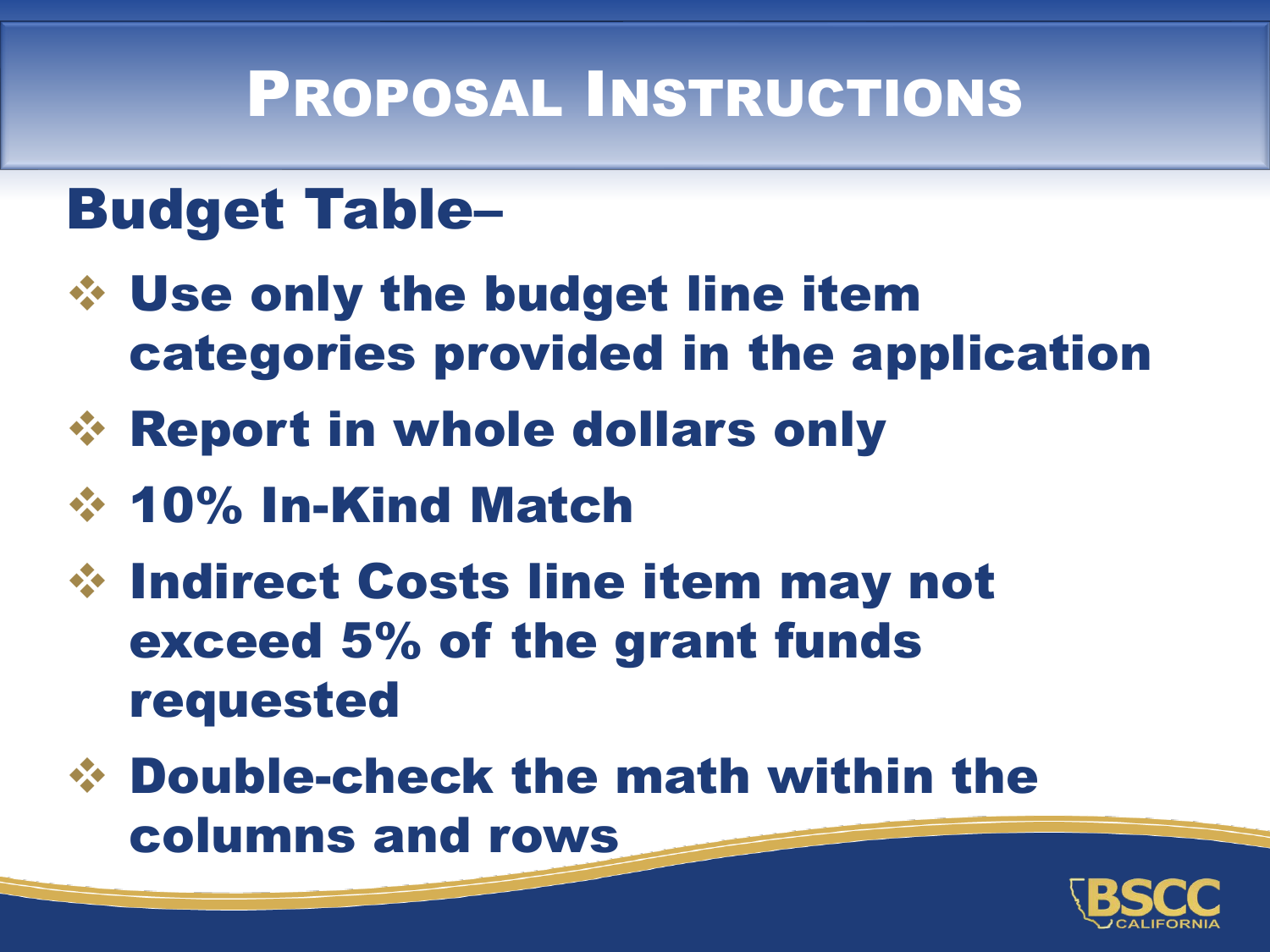## PROJECT BUDGET TABLE

| <b>BSCC Budget Line Item</b>                                | <b>A.</b> Grant<br><b>Funds</b> | <b>B. In-Kind</b><br><b>Match</b> | C. Total (A+B) |
|-------------------------------------------------------------|---------------------------------|-----------------------------------|----------------|
| <b>1. Salaries and Benefits</b>                             | \$0                             | \$0                               | \$0            |
| <b>2. Services and Supplies</b>                             | \$0                             | \$0                               | \$0            |
| <b>3. Professional Services</b>                             | \$0                             | \$0                               | \$0            |
| 4. Community-Based Organization<br>(CBO) Subcontracts       | \$0                             | \$0                               | \$0            |
| 5. Indirect Costs (may not exceed 5%<br>of the grant award) | \$0                             | \$0                               | \$0            |
| <b>6. Equipment/Fixed Assets</b>                            | \$0                             | \$0                               | \$0            |
| <b>7. Data Collection/Enhancement</b>                       | \$0                             | \$0                               | \$0            |
| <b>8. Project Evaluation</b>                                | \$0                             | \$0                               | \$0            |
| 9. Sustainability Planning                                  | \$0                             | \$0                               | \$0            |
| 10. Other<br>(include travel, training, etc. costs)         | \$0                             | \$0                               | \$0            |
| <b>TOTALS</b>                                               | \$0                             | \$0                               | \$0            |

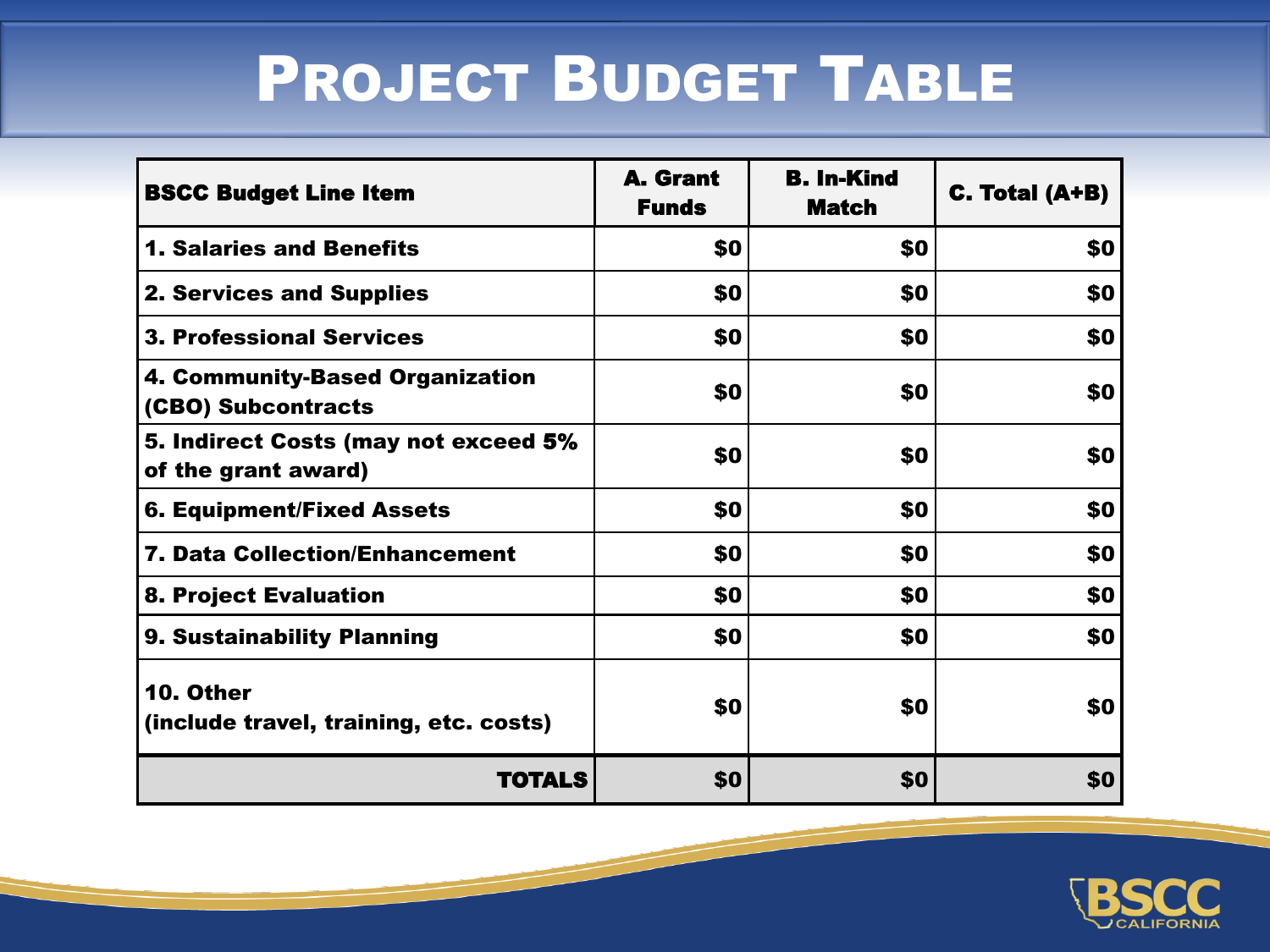#### PROJECT BUDGET NARRATIVE

#### Budget Narrative–

- ❖ Provide support and explanation for the amounts requested (and match funds committed) in the Budget Table
- ❖ Explain how the requested grant funds and match will be used to achieve project goals and objectives
- ❖ Be as specific as possible
- ❖ Double-check the math and amounts in relation to the Budget Table

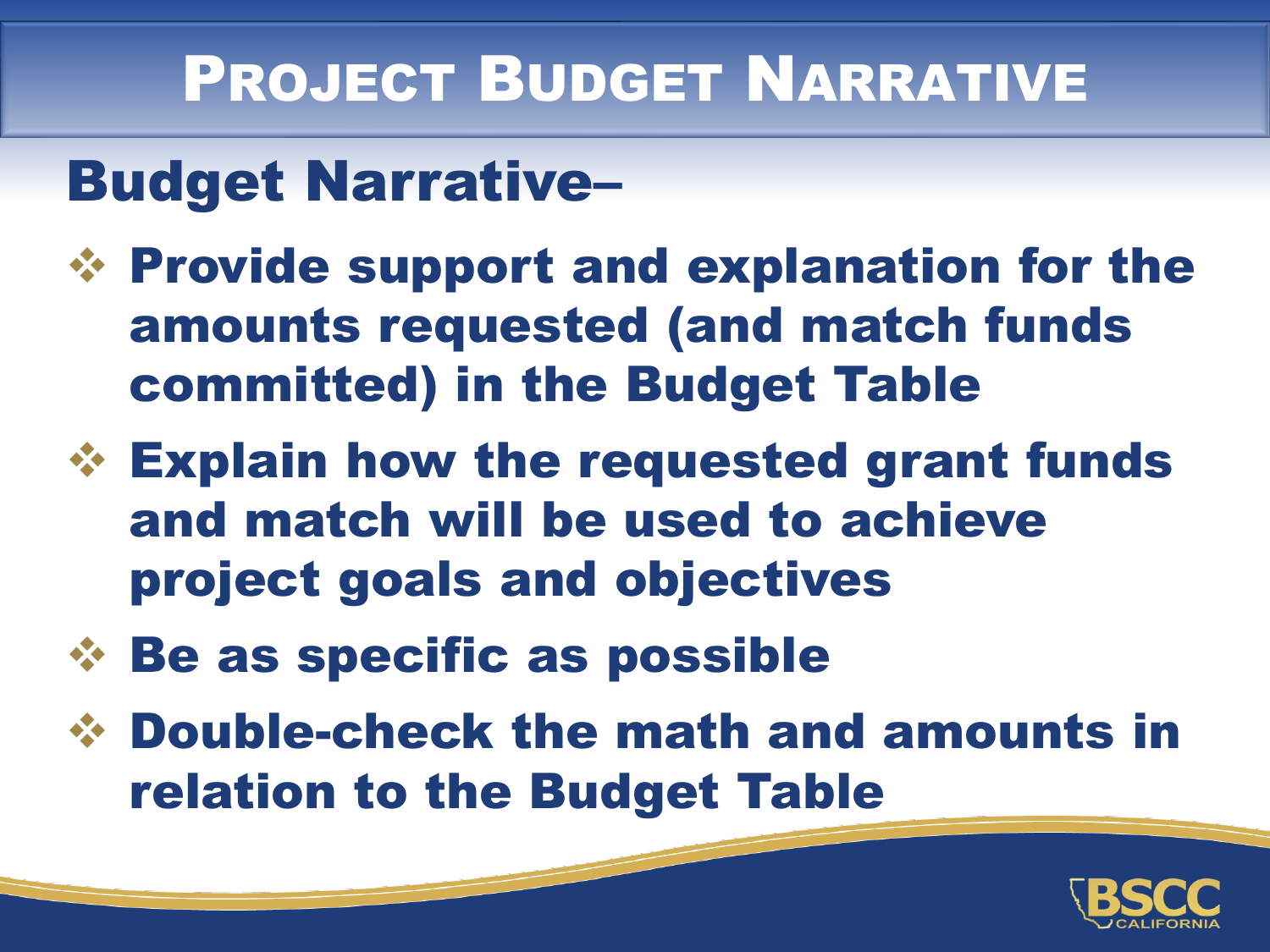## ATTACHMENT SECTION

Letter(s) of Commitment

#### Each letter…

- ❖ Must be crafted to address a specific partner collaboration
- ❖ Should provide a statement of active participation by a collaborative partner(s) with the project
- ❖ Should specify any resources the partner will commit to the project

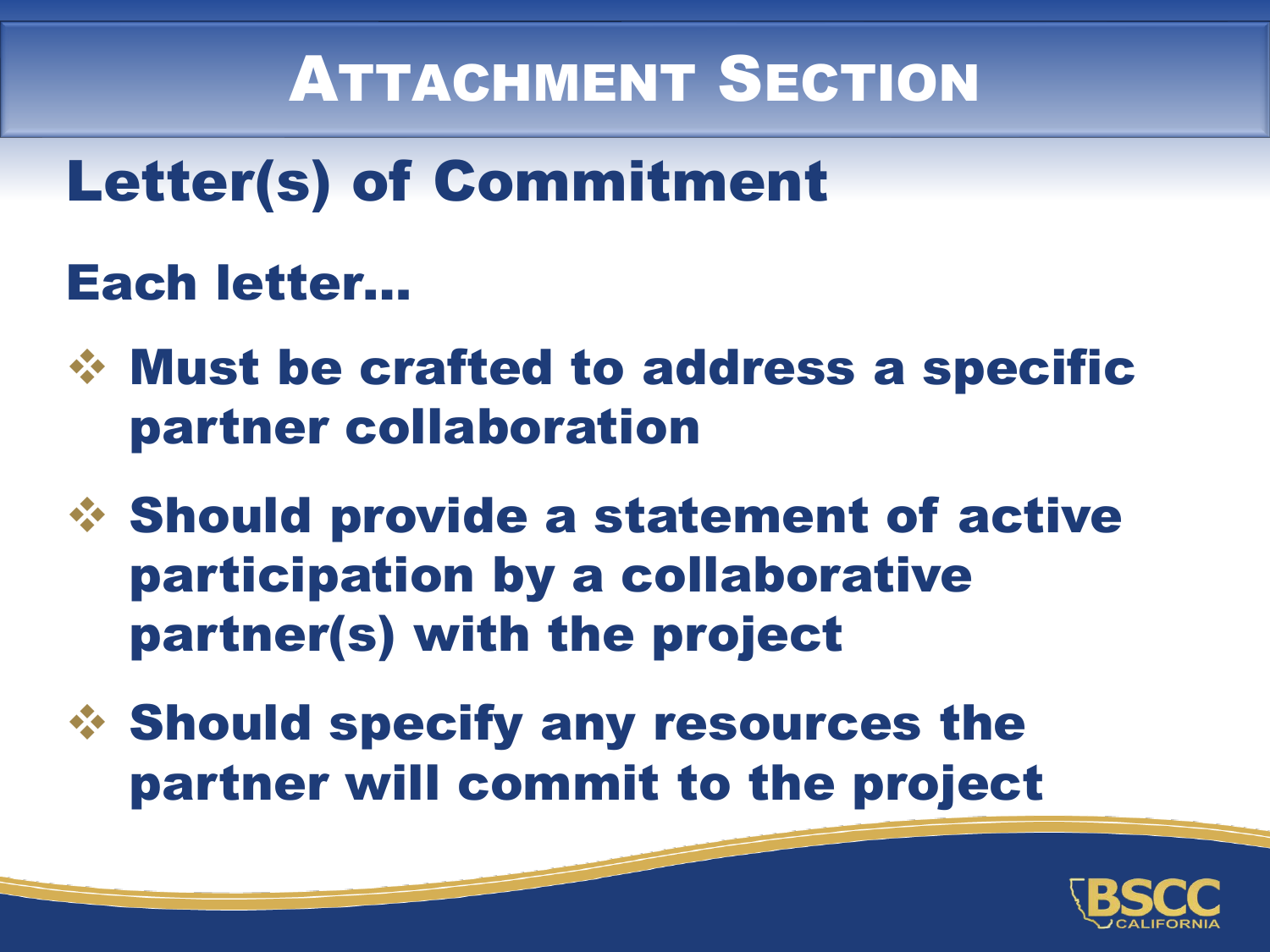## ATTACHMENT SECTION

#### Letter(s) of Commitment

#### Each letter should…

❖ Identify what role/responsibility the partner will play in a successful project outcome

#### ❖ Address, at a minimum,

- What the collaborator will contribute to the project
- $\checkmark$  Information that the partner has the capacity to fulfill its roles/responsibilities
- $\checkmark$  Is committed to achieving the overall success of the Proud Parenting Grant Program project

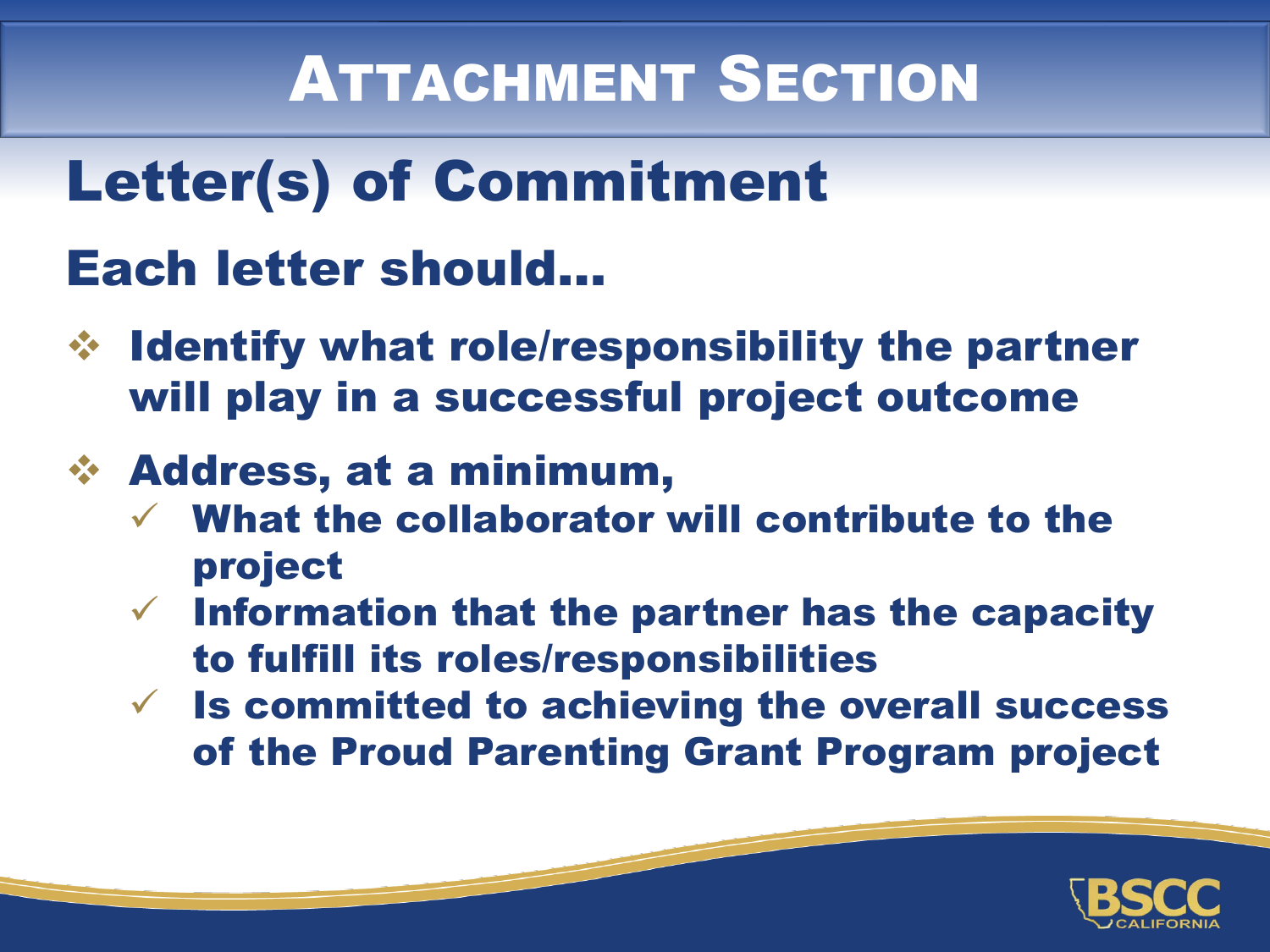## ATTACHMENT SECTION

#### Other Attachments…

❖ The Attachment Section may not contain more than 10 pages in totality, including the Letter(s) of Commitment

#### ❖ Attachments may also include

- ✓ Endnotes
- $\checkmark$  Bibliography
- ✓ Letter(s) of local support
- $\checkmark$  Chart and/or graphs sited within the narrative sections
	- **Identify charts and/or graphs references** clearly within the document

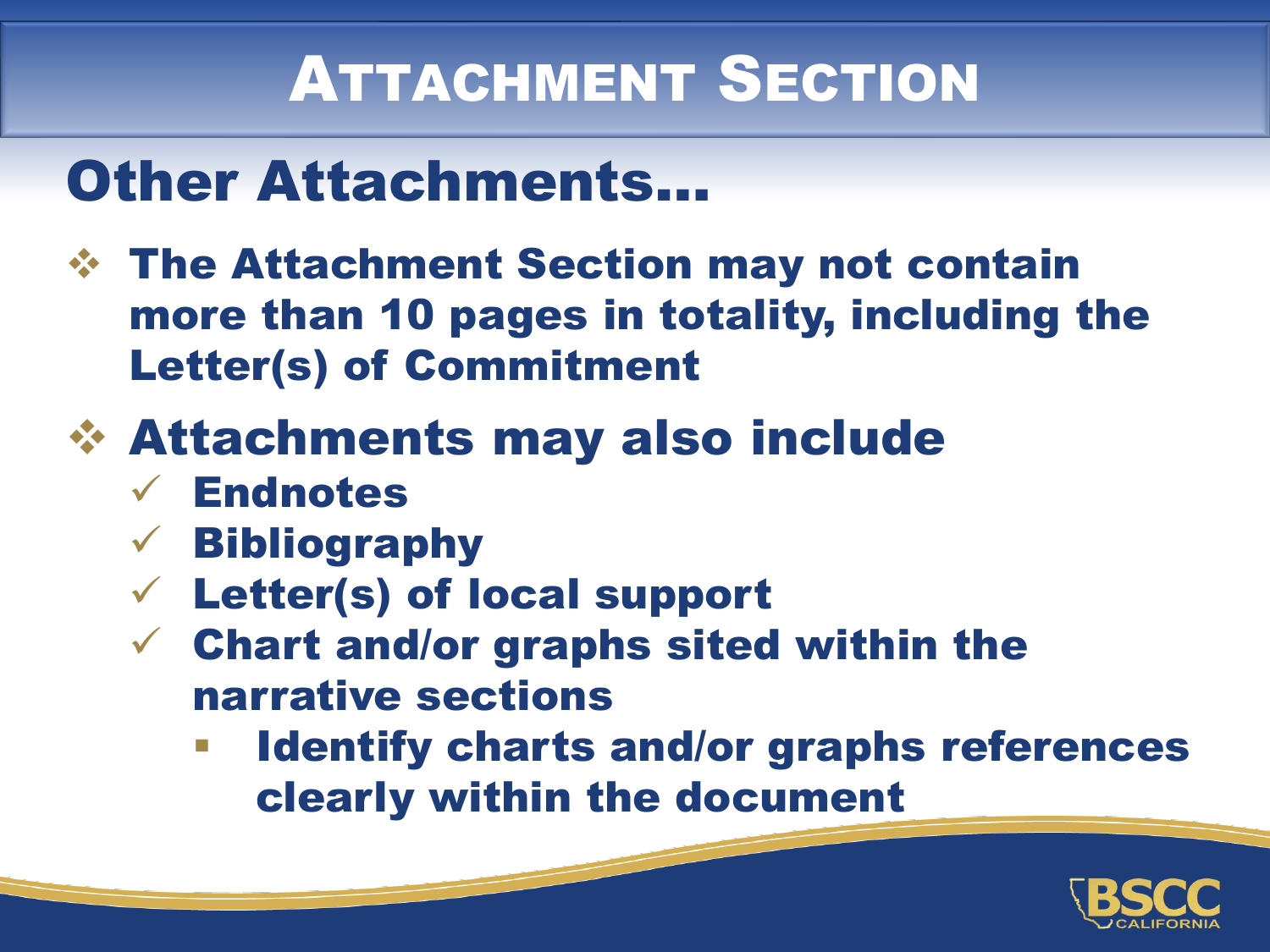#### SIGNED APPENDICES

#### All Applicants

❖ Certification of Compliance with BSCC Policies on Debarment, Fraud, Theft and Embezzlement (Appendix H)

#### ❖ Governing Board Resolution (Appendix F)

Note: The Governing Board Resolution is due prior to Grant Award Agreement, not required at time of proposal submission

#### All Community-Based Organization Applicants

❖ Criteria for Non-Governmental Organizations Receiving Proud Parenting Grant Program Funds (Appendix A)

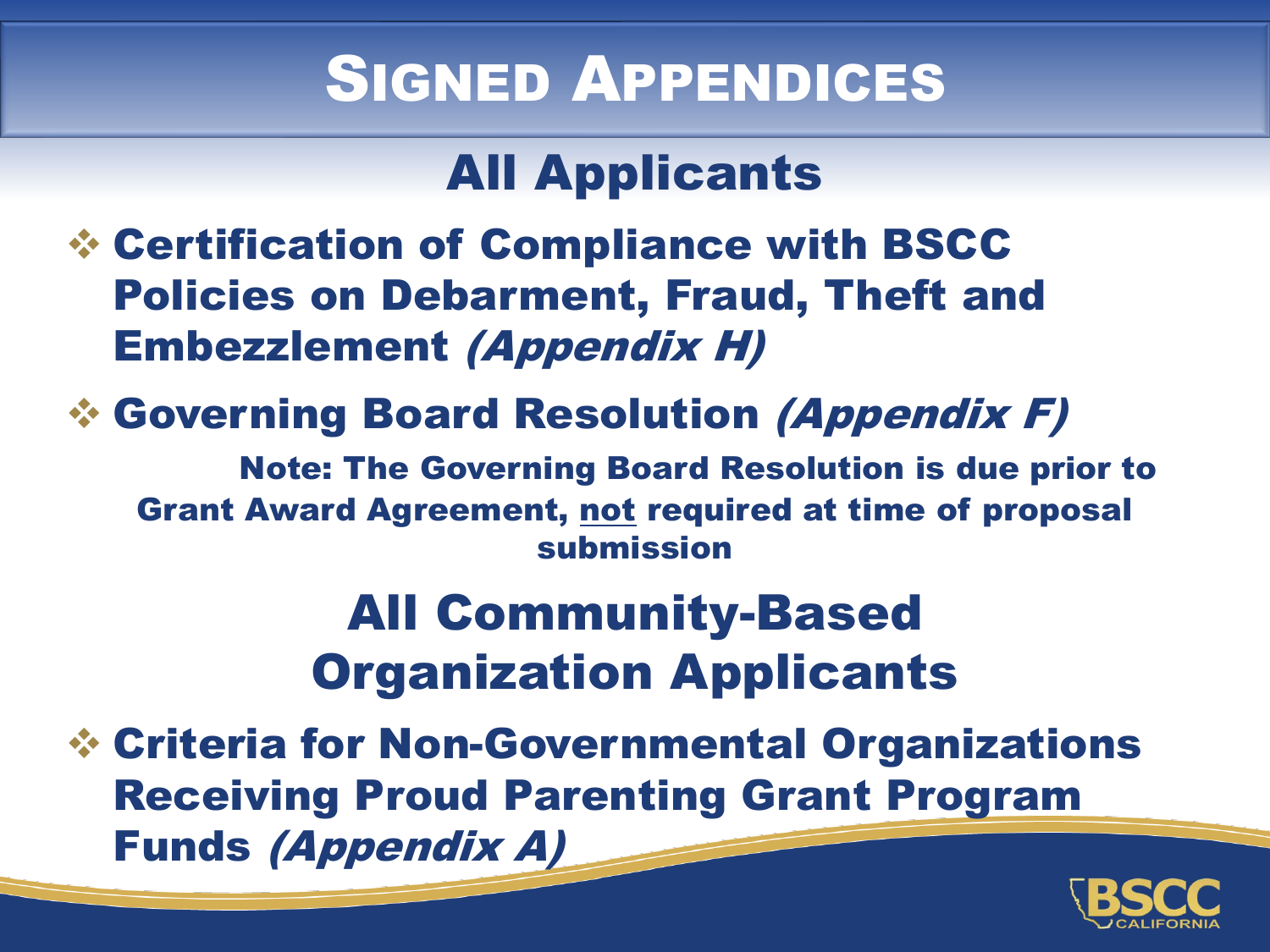## SUBMITTAL INSTRUCTIONS

- $\checkmark$  Applicants must submit one original signed Proposal packet AND one electronic copy of the original signed Proposal packet.
- $\checkmark$  The signed original and electronic Proposal packets must be received by the BSCC by 5:00 p.m. by March 30, 2018.

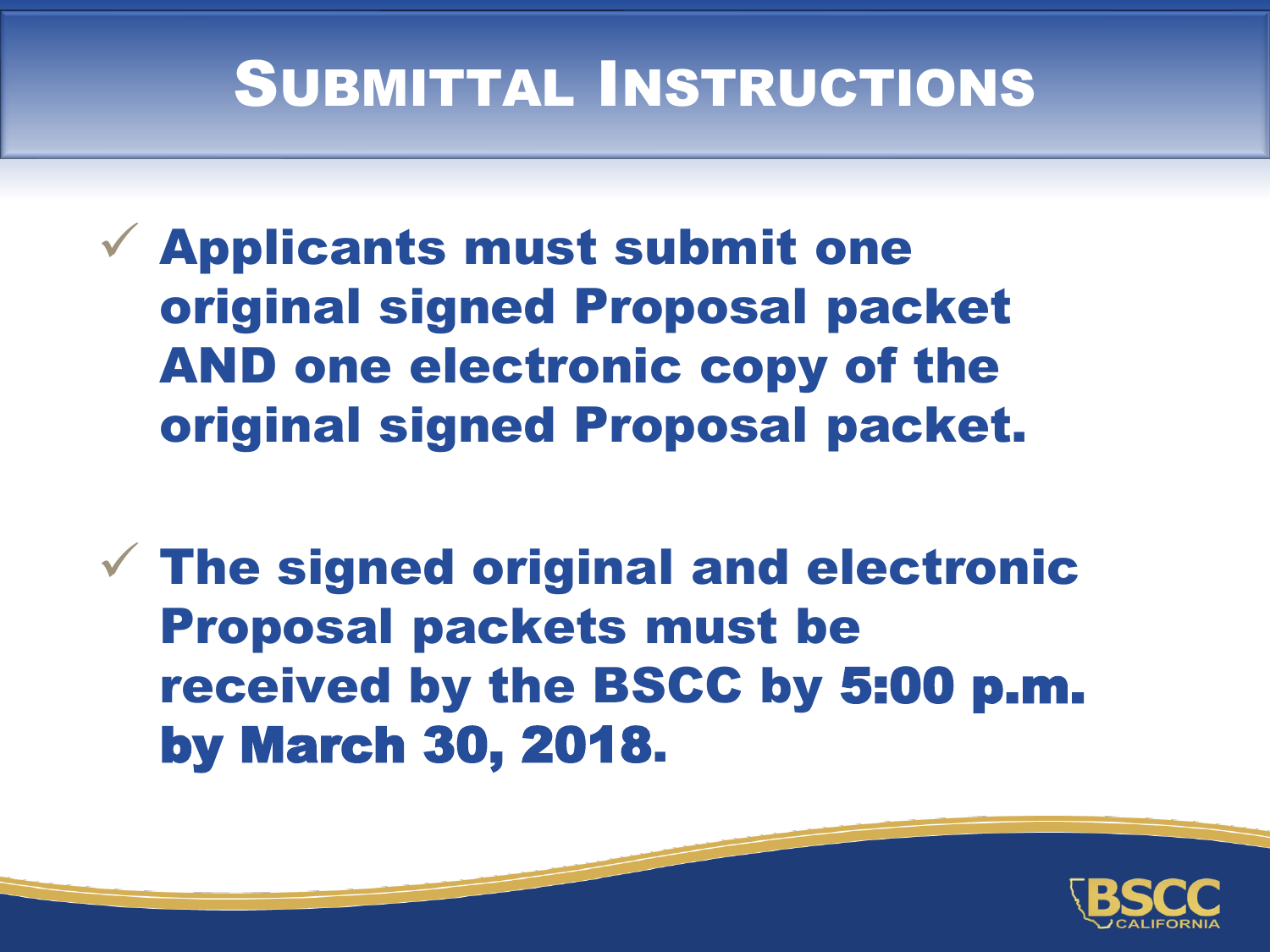#### SUBMITTAL INSTRUCTIONS

#### Mail one original signed RFP packet to the following address:

#### Board of State and Community Corrections Corrections Planning and Grants Programs Division 2590 Venture Oaks Way, Suite 200 Sacramento, CA 95833 Attn: Proud Parenting Grant

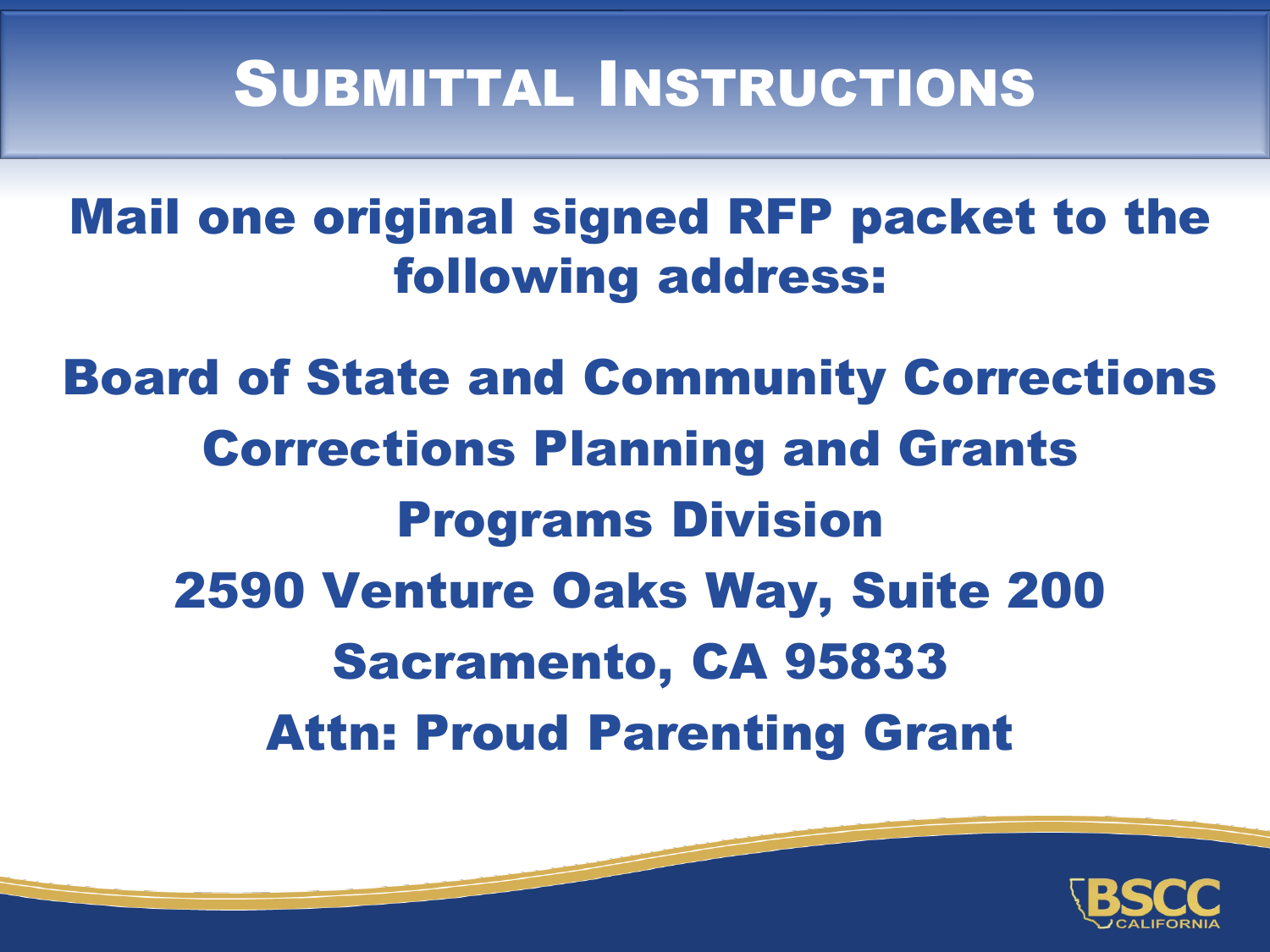#### SUBMITTAL INSTRUCTIONS

## AND

Email one legible electronic copy of the signed RFP packet to: helene.zentner@bscc.ca.gov Acceptable formats include Microsoft Word, Microsoft Word Open XML Format Document, Portable Document Format (PDF) or Google Docs.

\*\*Note: BOTH the original signed hard copy and electronic version must be received by March 30, 2018.

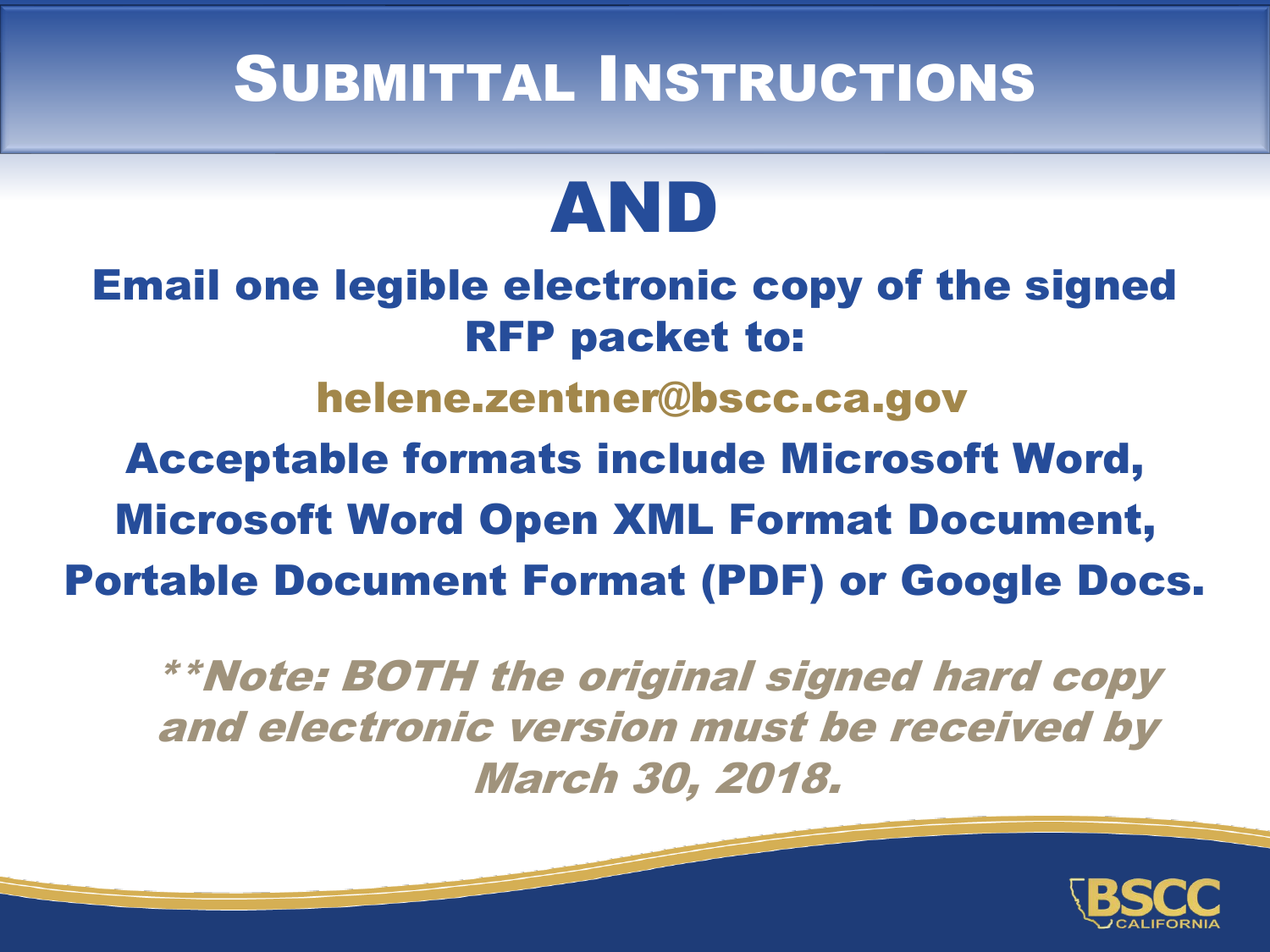## PROUD PARENTING GRANT PROGRAM REQUEST FOR PROPOSALS

## Submit any additional questions via email to Helene Zentner [Helene.zentner@bscc.ca.gov](mailto:Helene.zentner@bscc.ca.gov)

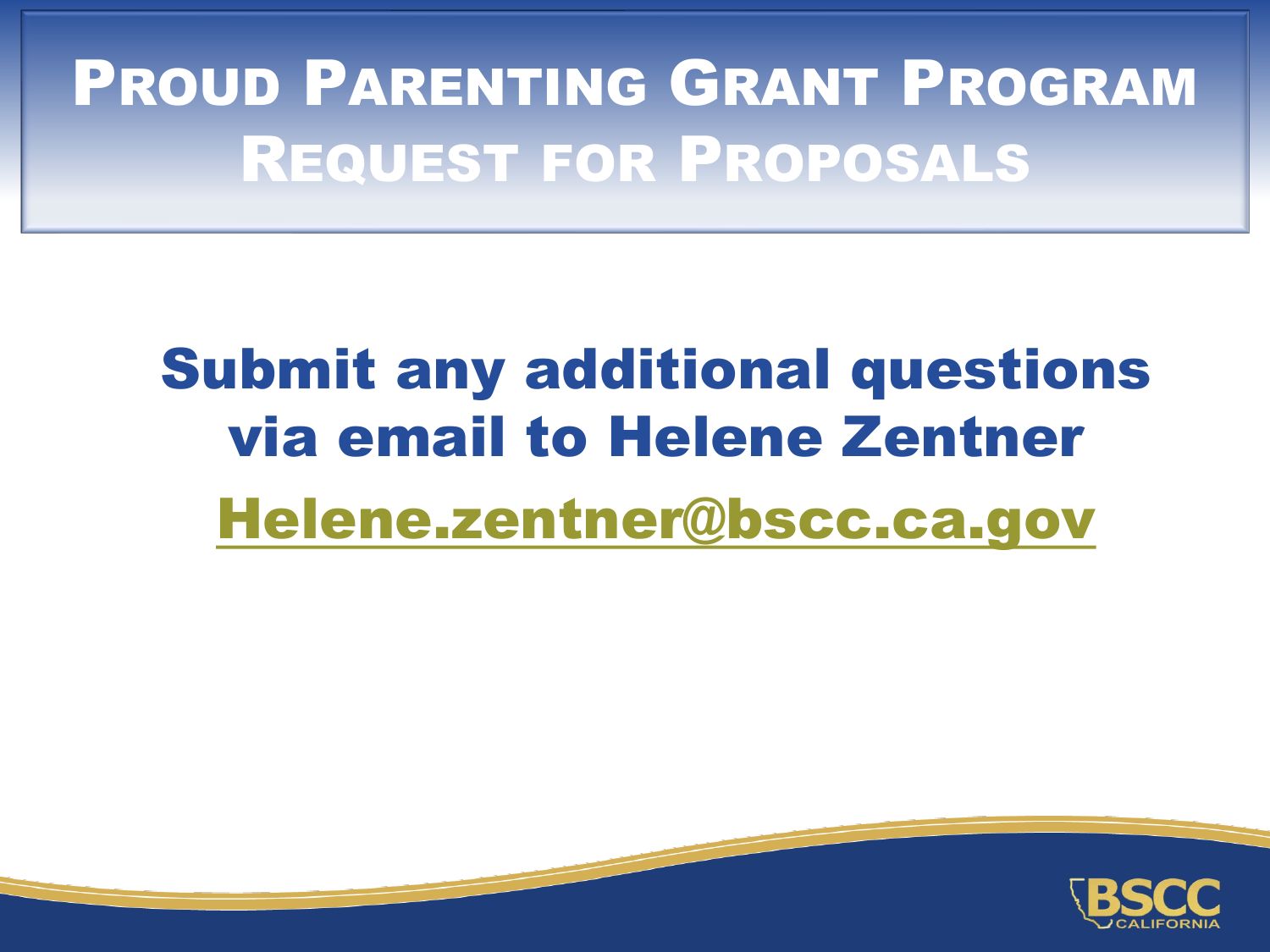## Questions?